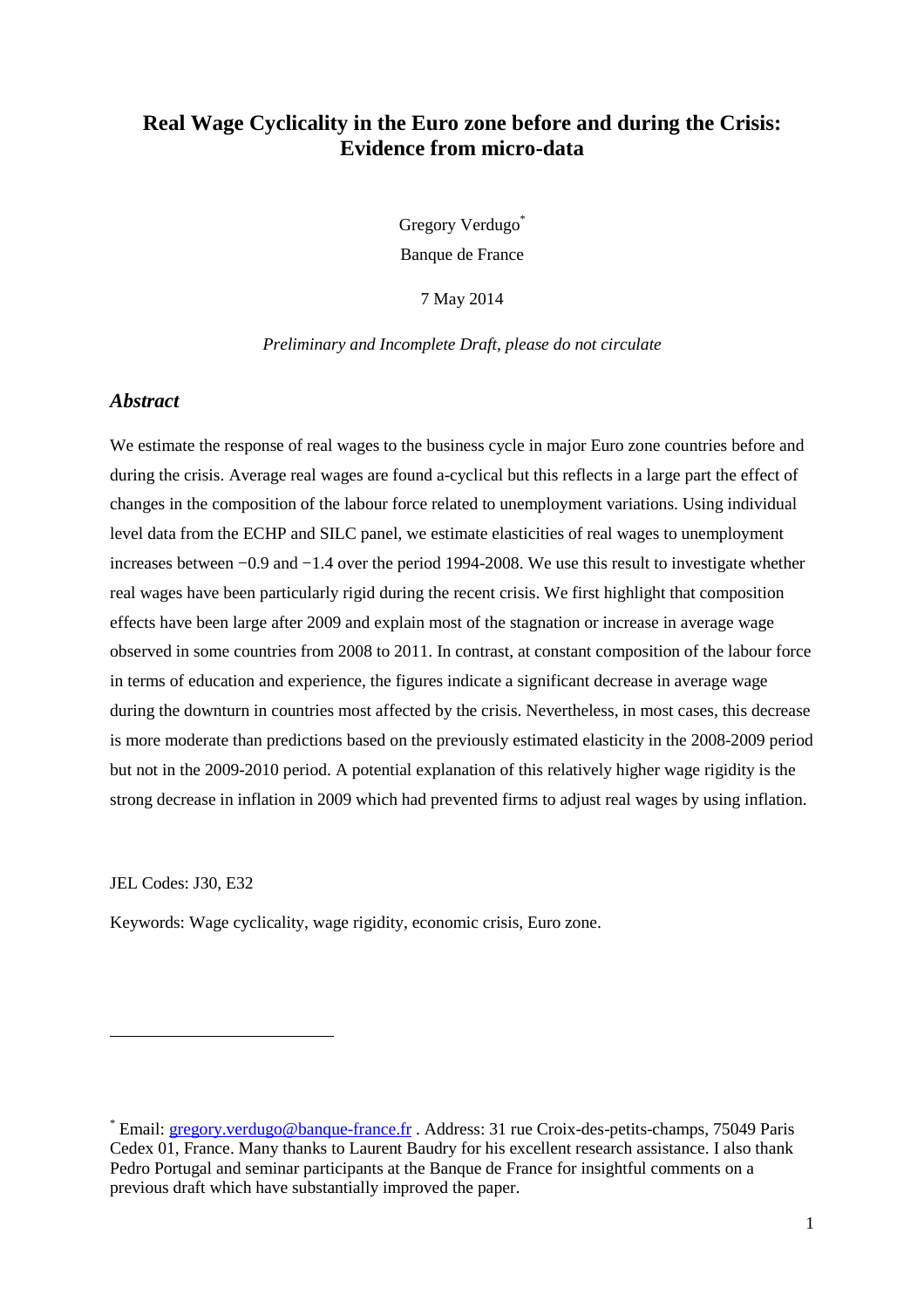# **I. Introduction**

The evolution of real wages over the business cycle is observed with great attention by policy makers and forecasters. During periods of economic downturns, real wage adjustments are considered as being of first order importance to reequilibrate the labour market and adjust external imbalances. In particular, during the recent economic crisis in Europe, it has been argued that the observed downward rigidity of real wages can explain a significant part of the large unemployment increase that has been observed in some countries (see e.g. Schmitt-Grohé and Uribe, 2013).

Figures from quarterly aggregate wage data from national accounts, which are the only comparable cross-country data rapidly available on a regular basis, indicate that wages have not decreased much in most countries before 2011 in spite of sometimes very large unemployment increases. These development have put serious doubts on the long term viability of the Euro Zone since wage flexibility is crucial in a currency union where internal migrations have been until here too low to ensure a significant macroeconomic adjustment (Anderton et al. 2012 ; Krugman 2013).

We argue in this paper that these figures are partially misleading and that in practice wages have been more flexible than indicated by the aggregate data. We highlight that the evolution aggregate wage data is difficult to interpret, particularly during exceptional crisis periods, because the composition of the labour force also changes significantly over the cycle. In practice, large changes in composition explain most of the apparent real wage rigidity during the recent crisis period in major Euro zone countries. This implies that the true extend of wage rigidity can only be measured with individual level data which allows for controlling for composition effects.

Cyclical changes in the composition of the labour force reflect the fact that unemployment increases tend to affect disproportionately low wage workers. When unemployment increases, the labour force tends to become more skilled. This affects the average wage in a counter-cyclical way, the average wage increasing mechanically simply because the share of low wage workers in the population diminishes. If these composition effects are large, they may completely mask the response of wages to the cycle in the aggregate series.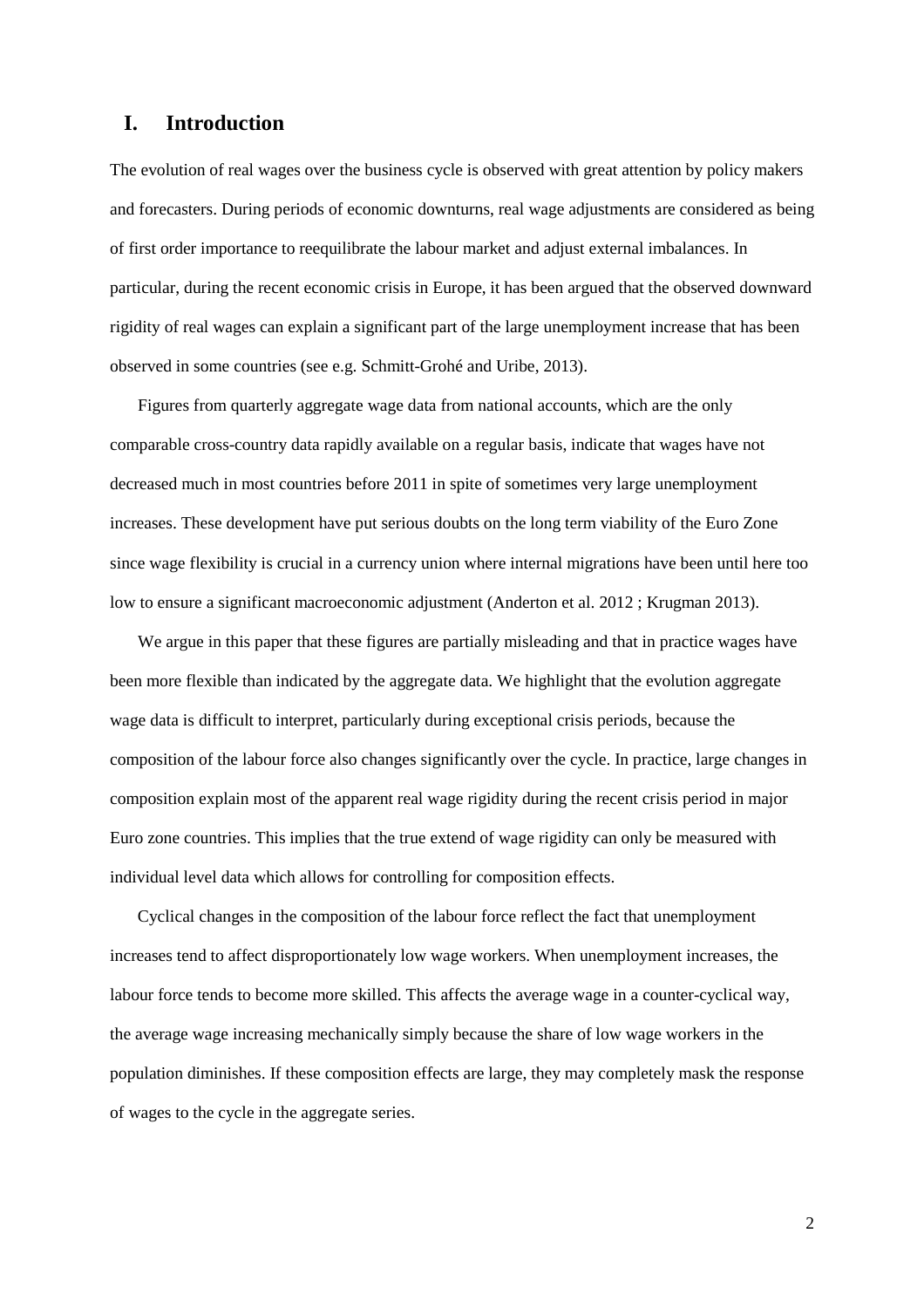Many studies have shown that composition biases are empirically important and, that, as a result, there is a large difference between real wage elasticities estimated with aggregate or individual level data. While this issue is relatively well known in the academic literature since the empirical studies on US data of Bils (1985) or Solon, Barsky and Parker (1994)<sup>2</sup> and is discussed in standard economic textbooks (see Romer 2006, p 264), this question has received relatively little attention during the recent period in Europe in spite of the fact that unemployment changes have been particularly dramatic. From 2007 to 2012, the unemployment increased by 16 p.p. in Spain and Greece, 7.8 p.p. in Portugal and 4.6 p.p. in Italy. The unemployment increase was particularly large for blue collar, unskilled and young workers which implies that the composition of the employees also changed dramatically. In Spain, for example, the share of low educated workers among employees decreased by 8 p.p. from 44% to 36% between 2007 and 2012, while the share of university graduate workers increased symmetrically by  $8 \text{ p.p.}^3$  Such large changes in composition directly influenced the average wage paid in these countries. As a result, it is unclear how much the evolution of the aggregate wage series during the crisis in these countries reflected a change in wages or changes in composition effects.

An investigation on the cyclical behaviour of real wages in European labour markets appears also particularly useful to derive whether more generally wages are relatively more rigid in Europe, which might potentially explain the stronger persistence of unemployment there with respect to the U.S. and the exceptional difficulties experienced by European labour markets during the recent crisis. While there exists some important and recent work on several major European countries<sup>4</sup>, the results are sometimes difficult to compare since the construction of the sample, the data source and the period used in the estimates vary in potentially important ways across studies. Moreover, these studies were published before the recent crisis and the relative importance of wage rigidity and composition effects

<sup>&</sup>lt;sup>2</sup> For the US, see also Devereux (2000) and Devereux and Hart (2006) for the UK.

<sup>&</sup>lt;sup>3</sup> Figures from aggregate LFS data from Eurostat.

<sup>&</sup>lt;sup>4</sup> See Anger (2011) for Germany, Peng and Siebert (2008) for Italy, Martin (2007) and Carneiro, Guimarães and Portugal (2011) for Portugal.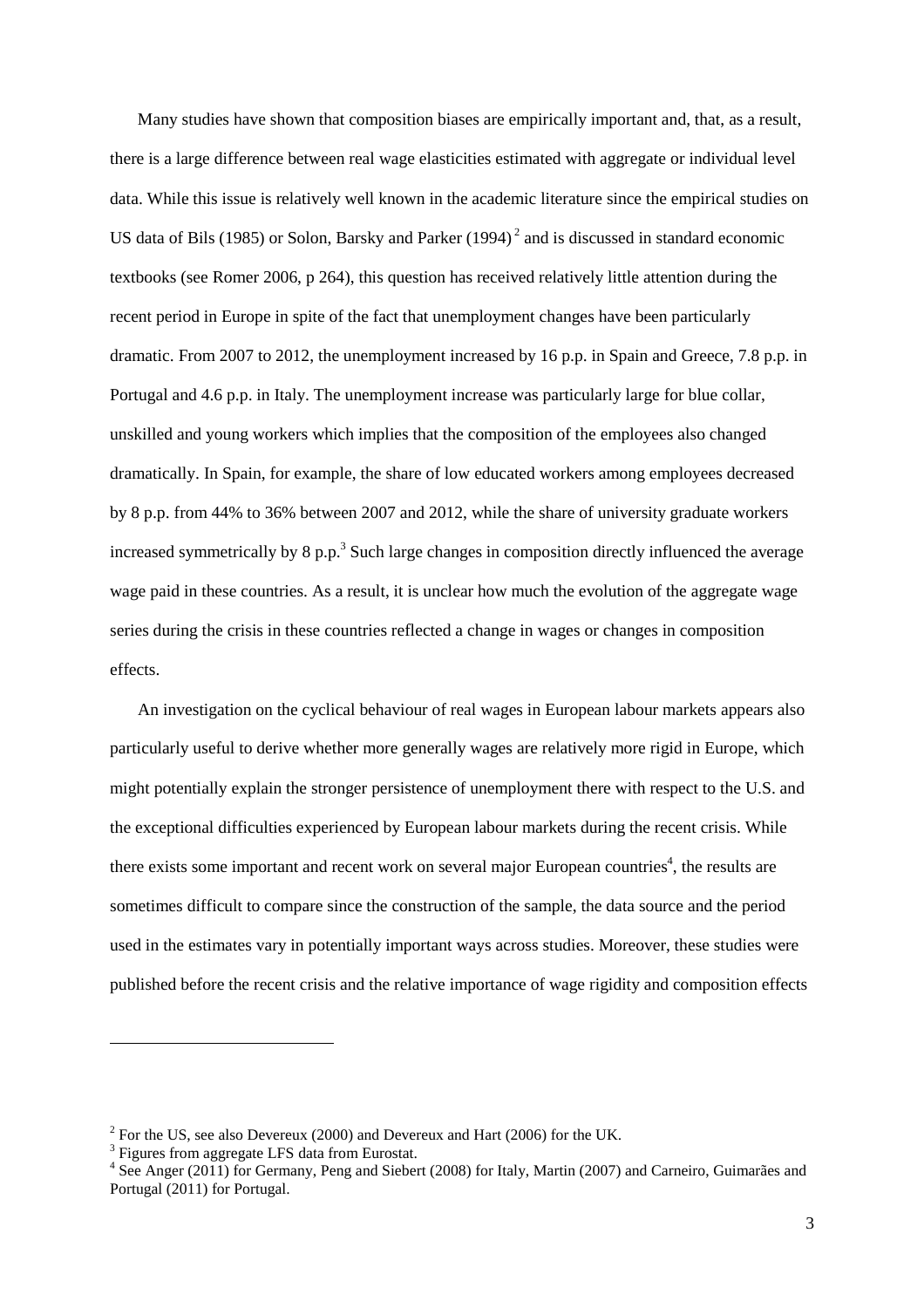in explaining the evolution of real wages in the Euro zone in the recent period remains an open question. In addition, as far as we know, there is currently no study including important countries such as Spain or France.

In this paper, we contribute to the literature on the relationship between wages and the business cycle in two important ways. First, we use harmonized panel microdata from ECHP and SILC covering the major countries of the Euro zone to examine the relationship between real wages and the business cycle in major Euro zone countries using data from the period 1994-2001 and 2004-2008.

As in previous work, we find that aggregate wage series are not cyclical. However, when we use individual level data to control for changes in composition of workers in the labour force over time, we find that most of this acyclicality reflect the effect of compositional changes of the labour force. In our preferred specification, we obtain statistically significant elasticities of real wages to unemployment increases between −0.9 and −1.4.

Using cross-country variations in inflation rates over the period, we also assess the role of inflation in real wage cyclicality. The effects of inflation on wage adjustments in the labour markets is an important issue to determine costs and benefits of different levels of inflations. If inflation "grease the wheels" of the labour market, as argued by Card and Hyslop (1994), we should find higher level of wage adjustment in period of relatively high-inflation in response to a given negative shock.

Our results confirm this hypothesis. We find evidence that the rate of wage adjustment is faster in higher inflation environment, with an elasticity of −1.3 when the inflation rate is superior to 2% but only −0.9 when the inflation rate is inferior to 2%.

In the second part of the paper, we explore the respective role of composition effect and wage rigidity in explaining the evolution of real wages from 2008 to 2011. Using standard decomposition techniques, we first decompose the evolution of the average wage by the part explained by changes in the composition in terms of education and experience of the labour force and the part explained by changes in wages across groups. We find that most of the increase or stagnation in real wages observed in the aggregate data can be explained by composition effects. When we keep the distribution of education and experience in the population constant, we find that real wages tend to decrease significantly.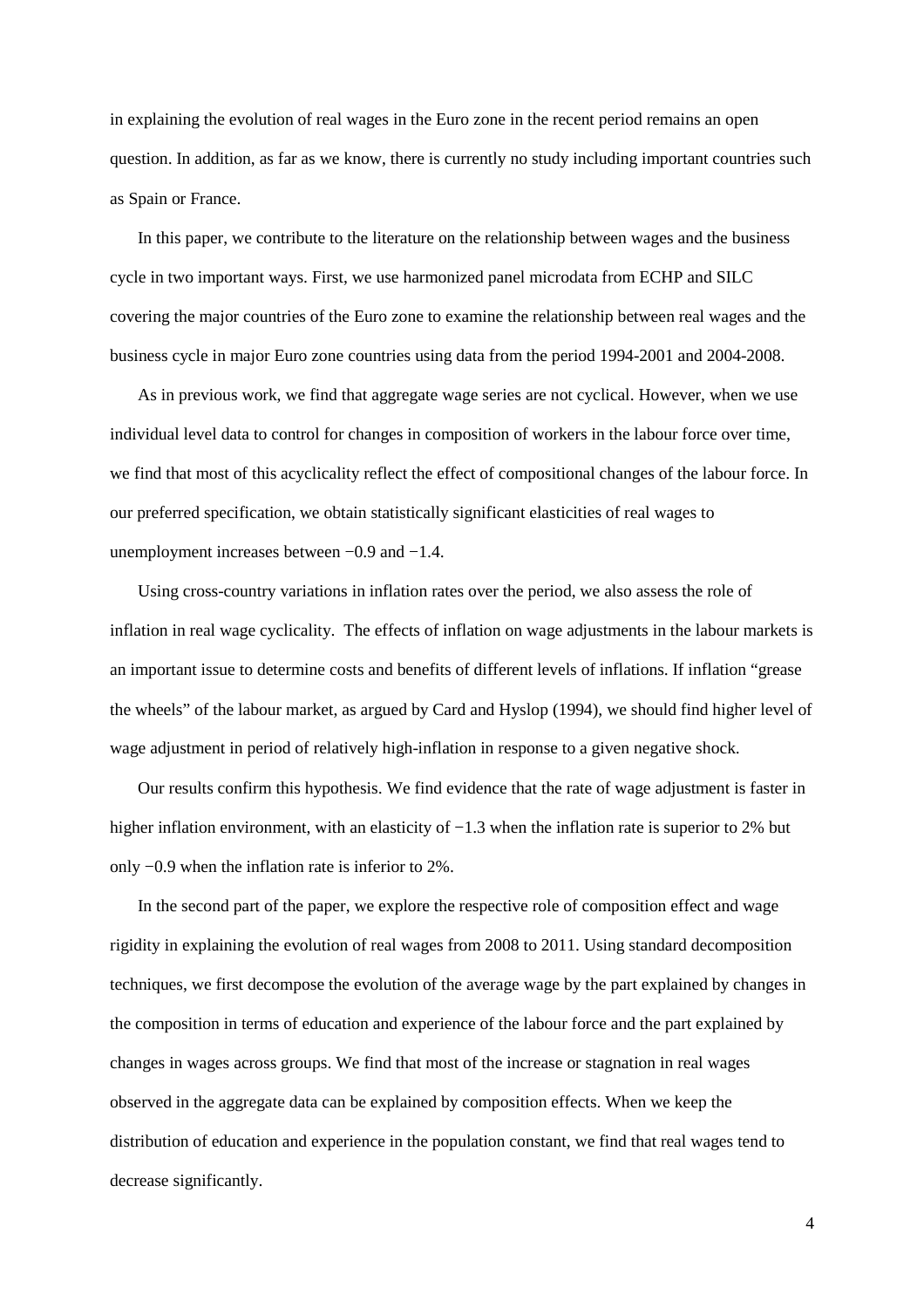Then, in order to assess whether wages have been particularly rigid during the recent crisis from 2008 to 2011, we compare observed and predicted wage change by the previously estimated elasticity keeping the composition of the labour force constant. We discuss the potential mechanisms explaining this higher level of rigidity. The most important explanation is the large and sudden decrease in inflation in the 2008-2009 period.

The rest of the paper proceeds as follows. In a first section, we present the econometric model evaluating the cyclicality of real wages and describe the data. We provide estimates of real wage elasticity taking into account composition effects using 11 countries from the Euro zone in the second section. In a third section, we study the importance of changes in the composition of the labour force and wages rigidity during the recent crisis between 2008 and 2011.

### **II. Theoretical Framework**

To be written.

# **III. Methods**

#### *Econometric model*

Our baseline empirical model is based on Solon et al. (1994) and Bils (1985). We estimate regression models which relate log real wages at the individual level with the unemployment rate at the country level. In order to get an average across country, and because we have a short panel of at most 12 years per country which does not allow to estimate a separate model per country, we estimate our baseline model by pooling countries in the sample as in Bellou and Kaymac (2012).

One difficulty in this context is that, while we are using individual level data, the regressor of interest varies only at the aggregate country by year level. This implies that conventional standard errors will be significantly downward biased since they do not take into account the potential correlations of the error term within country and year (see Card 1995 or Angrist and Pishke, 2009,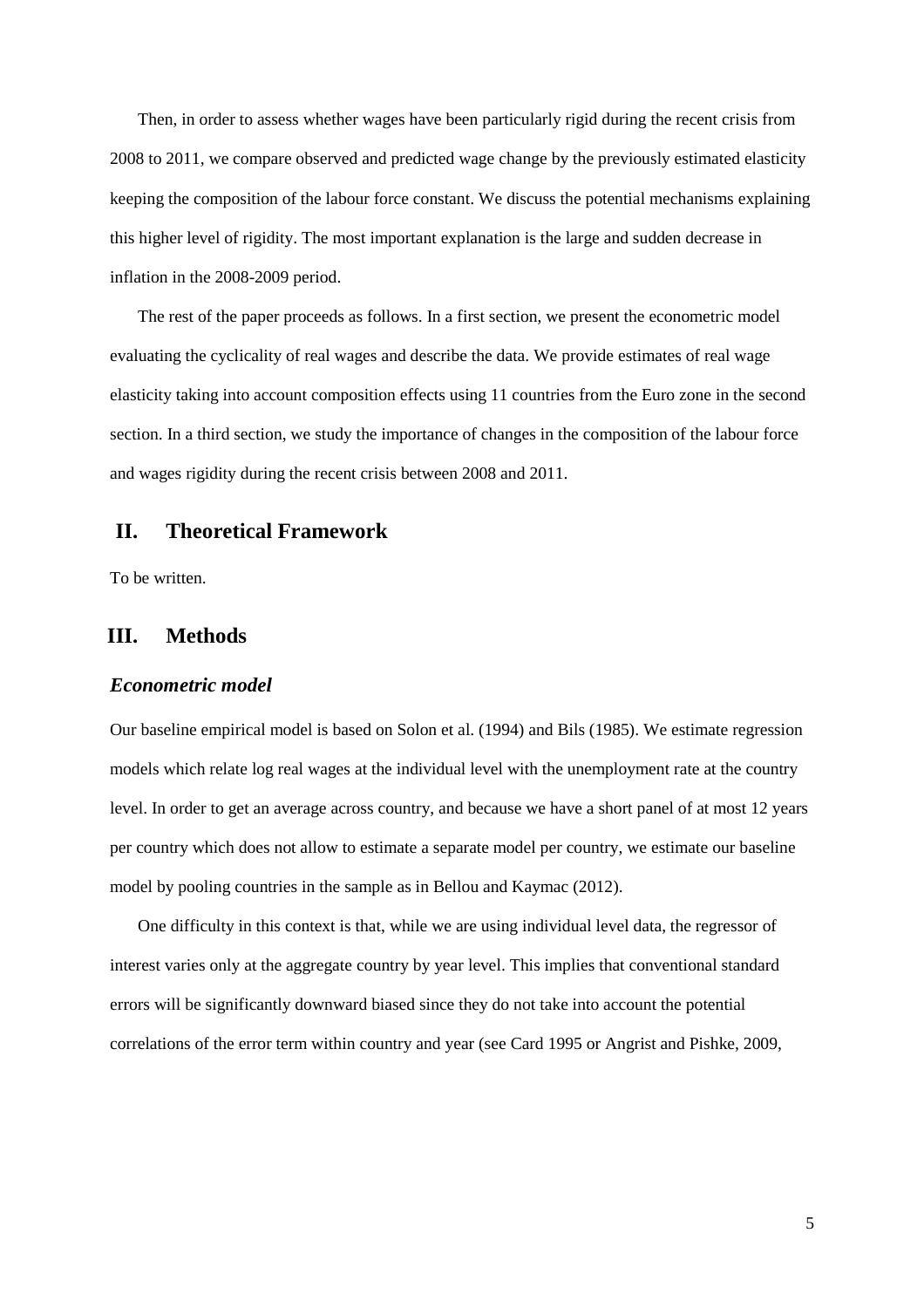chapter 8). To deal with this issue, as in Solon et al.  $(1994)$ , we estimate the model in two step.<sup>5</sup> In the first step, we start with a simple mincerian log wage model:

$$
\ln w_{ikt} = X_{it} \beta + \alpha_i + \gamma_{kt} + \epsilon_{ikt}
$$

where wages depend on observable individual characteristics which are varying over time  $X_{it}$ , a term constant over time  $\alpha$ <sub>i</sub>, which captures the effect of observable and unobservable characteristics of a worker such as education or ability, time by country FE. In practice, the vector  $X_i$  includes experience and experience squared.<sup>6</sup> The last term  $\gamma_{kt}$  aims to captures the effect of changes in labour demand on wages in a given country  $k$  and period  $t$ . Since the model includes an individual fixed effect  $\alpha_i$ , these parameters are identified using deviations from the individual average and thus  $\gamma_{kt}$ captures the residual variations in average wages at the country level and over time which are not explained by changes in the composition of the labour force. This implies that average wage variations that are captured by the parameters  $\gamma_k$  do not reflect the effect of changes in the distribution of observed or unobserved workers characteristics in the labour force such as education or experience on wage.

This simple model implies that changes in average wage in a given country between two periods can be written:

$$
\Delta \overline{W_{kt}} = \Delta \overline{X_{it}} \beta + \Delta \overline{\alpha_{kt}} + \Delta \gamma_{kt}
$$

The first two terms capture the effect of changes in the distribution of observable and unobservable characteristics in the labour force. The last term is the effect of changes in economic conditions.

 $<sup>5</sup>$  Notice that in this context, the simple solution of using cluster standard errors at the country/year level might</sup> not be valid in some specifications in which we have relatively few clusters since the estimator is consistent as the number of cluster gets large (Angrist and Pishke 2009, chapter 8).

<sup>&</sup>lt;sup>6</sup> We follow the existing empirical literature which treats the returns to observable and unobservable characteristics as constant over time. This implies that all cyclical changes in the wage distribution are captured by the country fixed effects. See Chay and Lee (2000) for a more general model allowing for changes in the returns to observed and unobserved characteristics over time.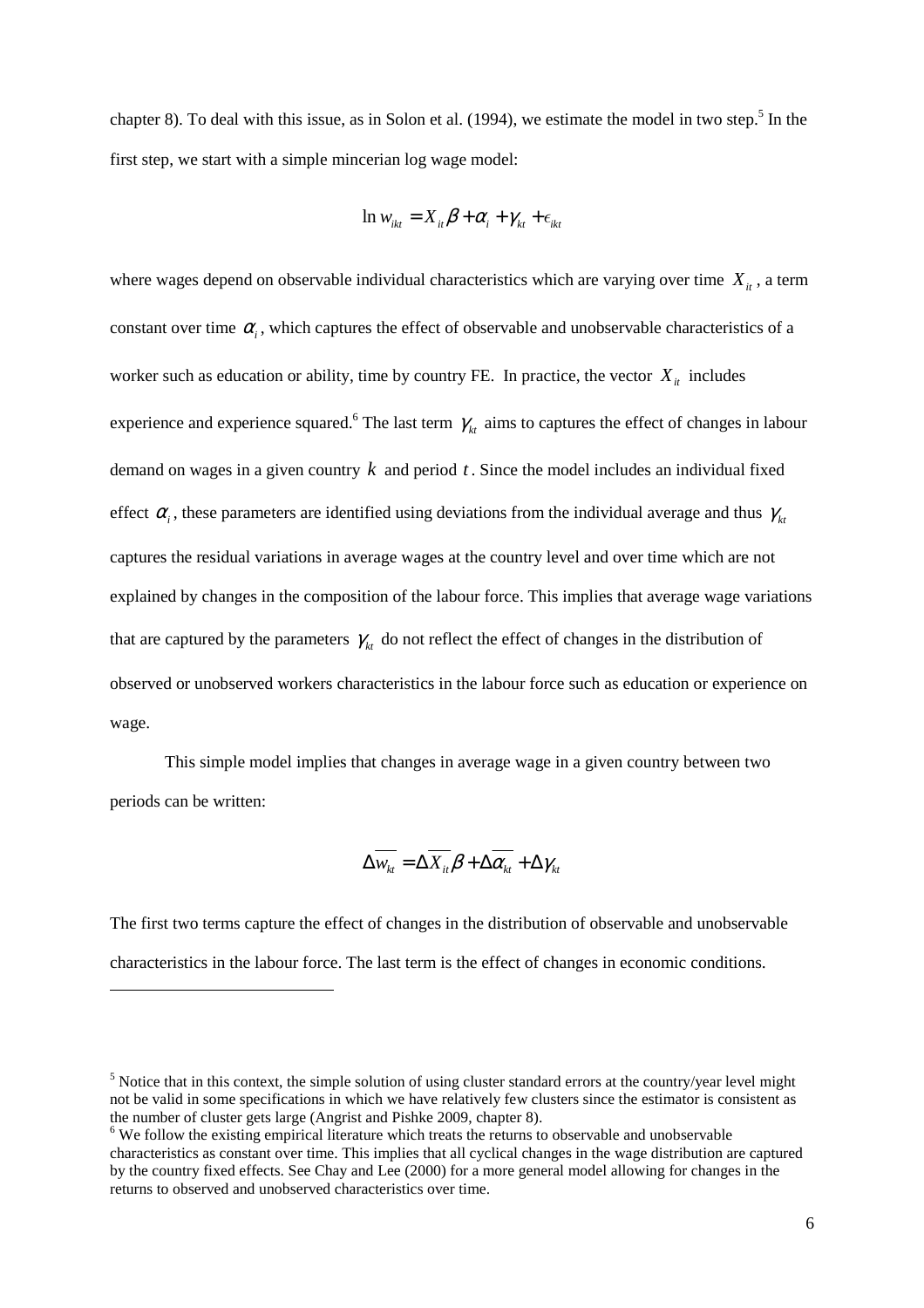During a downturn, we expect the quality of the labour force to increase such that  $\Delta \overline{\alpha_{k}} > 0$  while, if negative labour demand shocks affect wages,  $\Delta \gamma_{kt}$  is expected to be negatively corrected to the shock.

To account for workers FE, the fixed effect estimator instead of a first-difference estimator will be used in order to avoid restricting the sample to only employed workers over two consecutive period. This is important since we are obliged to focus on full time full year workers in some survey.

In the second step, we use changes in national unemployment rates as proxies for changes in labour demand during the cycle. We use a first difference regression of our 'residual' average wage changes on unemployment rate changes:

$$
\Delta \hat{\gamma}_{kt} = \pi_t + \rho \Delta U_{kt} + u_{kt}
$$

To control for potential common trends in wages across countries, the model includes time fixed effects  $\pi$ <sub>t</sub> in some specifications. This implies that the parameter  $\rho$  is identified by using deviations from average changes in unemployment rate across countries.

However, even if the model is identified by using within-individual variations in wages, changes in the characteristics of individuals in the sample might affect our estimates if the effect of labour demand shock is heterogeneous across workers and the share of workers with a different level of wage cyclicality endogenously varies over the cycle.<sup>7</sup> A partial solution to this issue is to estimate the model using a balanced panel which keeps the composition of the sample constant over the entire estimation period. However, using a balanced sample implies that the estimates are made on a selected subgroup of individuals with strong attachment to the labour force which might not be representative.

 $<sup>7</sup>$  If the coefficients are heterogeneous, the regression estimates, under some additional assumptions, what</sup> Wooldridge (2002) calls the average partial effect.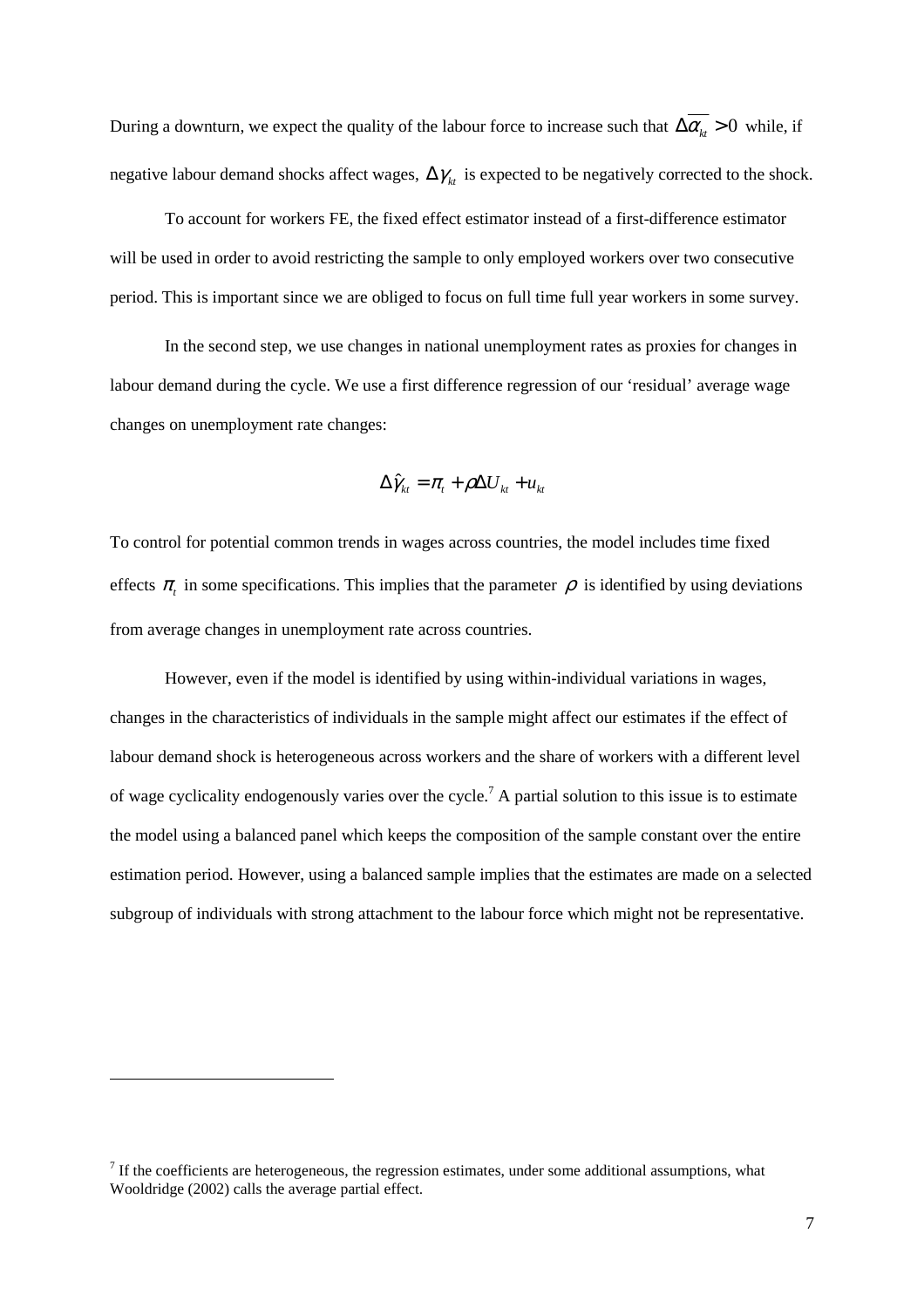In order to explore the importance of this issue, we provide below both estimates from a balanced sample and from standard unbalanced estimates.<sup>8</sup>

## *The Data*

 $\overline{a}$ 

To estimate the model outlined above, we need data in which an individual is observed at least twice. We use two large nationally representative samples covering the same set of countries but different time period. The first dataset we use is the ECHP panel, where information on real wages is available from 1994 to 2001.<sup>9</sup> The ECHP panel is a harmonised cross-national longitudinal survey focusing on household income and living conditions. We use information on net current monthly wage and salary earnings (*pi211m*) to estimate wages. We also construct use an hourly wage rate where the number of hours is obtained using the number of hours worked at main job (*pe005a*). We define full time workers are those that declare having a full time job (*pe005c*).

We also use data from the SILC longitudinal panel (denoted LG-SILC) collected from 2004 to 2011 which contains retrospective information on total annual income over the period from 2003 to 2010 and on monthly income for a selected subgroup of countries from 2004-2011. The construction of LG-SILC is quite different from the ECHP. First, unlike ECHP, it is based on a rotating panel in which an individual is interrogated at most fourth time. More importantly, the information on income included in the LG-SILC is very different than the one in ECHP. In particular, there is not information on current monthly wages and the only information on annual "employee cash or near cash income" in the year previous the survey  $(py010n)$ .<sup>10</sup> In addition, only retrospective information on the number of month worked full or part time during the previous year is available (*pl210a-pl210f*). Because there is no precise distinction between income received from full time or part time work and no information on the number of annual hours, it is difficult to separate changes in wage coming from the number of

<sup>&</sup>lt;sup>8</sup> In practice, Solon et al. (1994) found relatively negligible differences between standard estimates and estimates obtained from a balanced sample.

<sup>&</sup>lt;sup>9</sup> The ECHP panel has been used in many recent studies: see e.g. Olivetti and Petrongolo (2008) or Bellou and Kaymac (2012).

 $10$  An exception is Ireland which uses as a reference period the 12 month preceding the interview.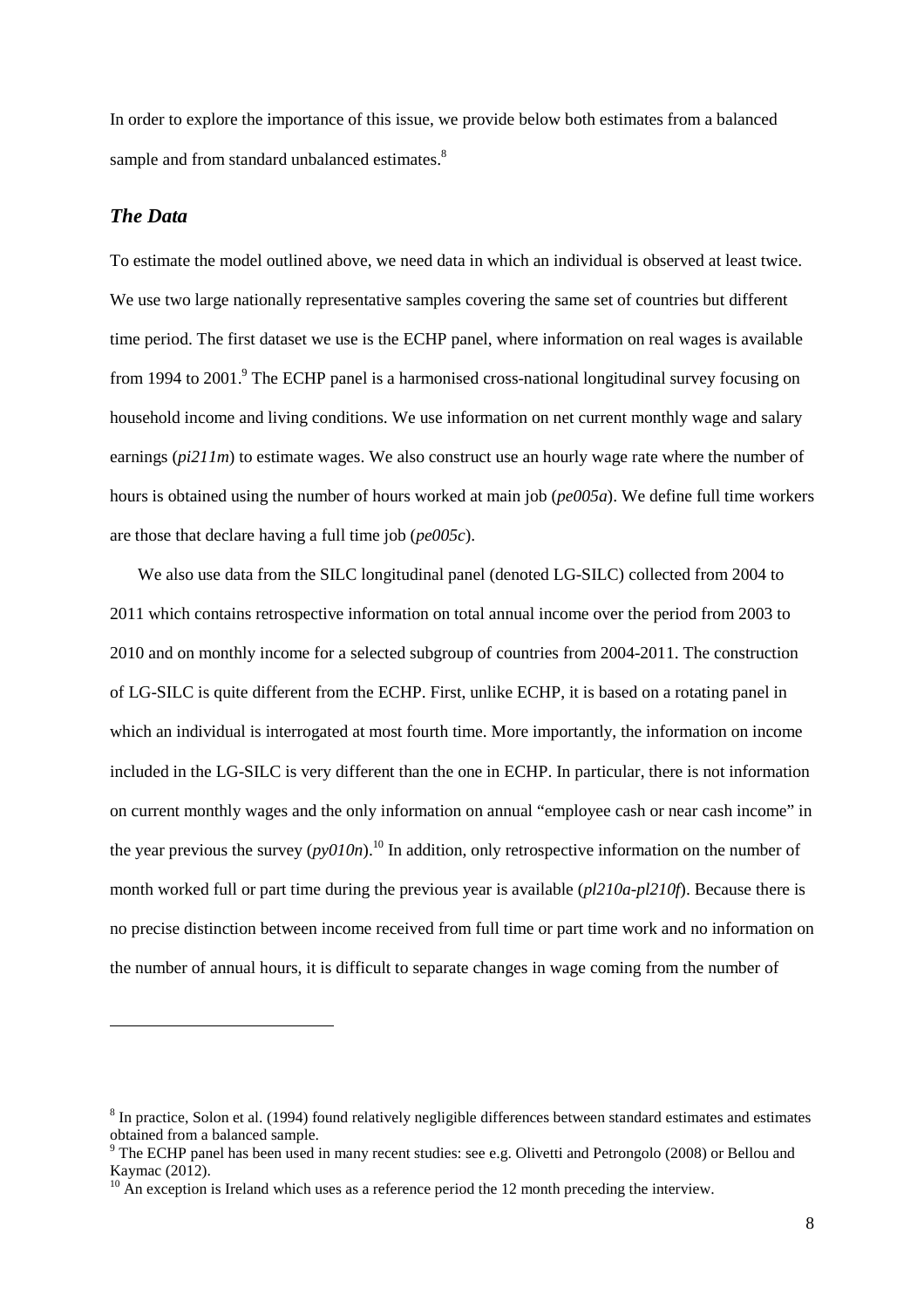days worked or the wage rate if an individual did not work full time full year in both periods. As a result, when we use LG-SILC, we make the strong restrictions of focusing on workers who report to have worked full time full year during the previous year. For this selected subgroup of the population, we are sure that annual wage variations reflect changes in the wage rate and not changes in the number of hours worked $11$ 

In the last section of the paper, we also use data from the cross-sectional SILC (noted CS-SILC below) to document the evolution of wages during the most recent crisis period. While CS-SILC does not enable us to follow individuals, it includes information on current monthly wages (*py200g*) and the number of hours worked (*pl060*) which are conceptually quite similar to what ECHP provides. Unfortunately, this information is only available for a restricted set of countries.<sup>12</sup> In addition, information on annual income is available for a more extensive number of countries than in the LG-SILC.

To focus on worker groups with substantial attachment to the labour force, our final sample uses workers aged between 18 and 60, who declare to be working full time, and are not self-employed (*pe001*) and are working in the private sector (*pe009*).<sup>13</sup> We focus on observations with valid information on wage and exclude imputed observations. To eliminate the influence of outliers, we trim the top and bottom 1% of wage observations within each country and years. We compute real wages using the national HICP index obtained from the OECD website.

We focus initially on 11 countries available both in ECHP and SILC: Austria, Belgium, Germany, Spain, Finland, France, Greece, Ireland, Italy, Netherland, and Portugal. A typical year contains about

 $11$  Another important issue is that LG-SILC is less homogenous than the ECHP because it is not based on a harmonized questionnaire but instead define a set of 'target variables' specified by EU regulations. This implies that data collection procedures often differ widely across countries and that comparison might be problematic. In particular, in some countries, information on income is collected from administrative records while other countries rely on surveys. See appendix for details.

 $12$  The collection of these variables was compulsory only for member states which have no other source to calculate the "gender pay gap". In our sample, this includes 6 countries: Austria, Spain, Greece, Ireland, Italy and Portugal.

<sup>&</sup>lt;sup>13</sup> The same restrictions are used in the ECHP, LG-SILC and CS-SILC with the important exception that we cannot exclude workers from the public sector in the LG-SILC.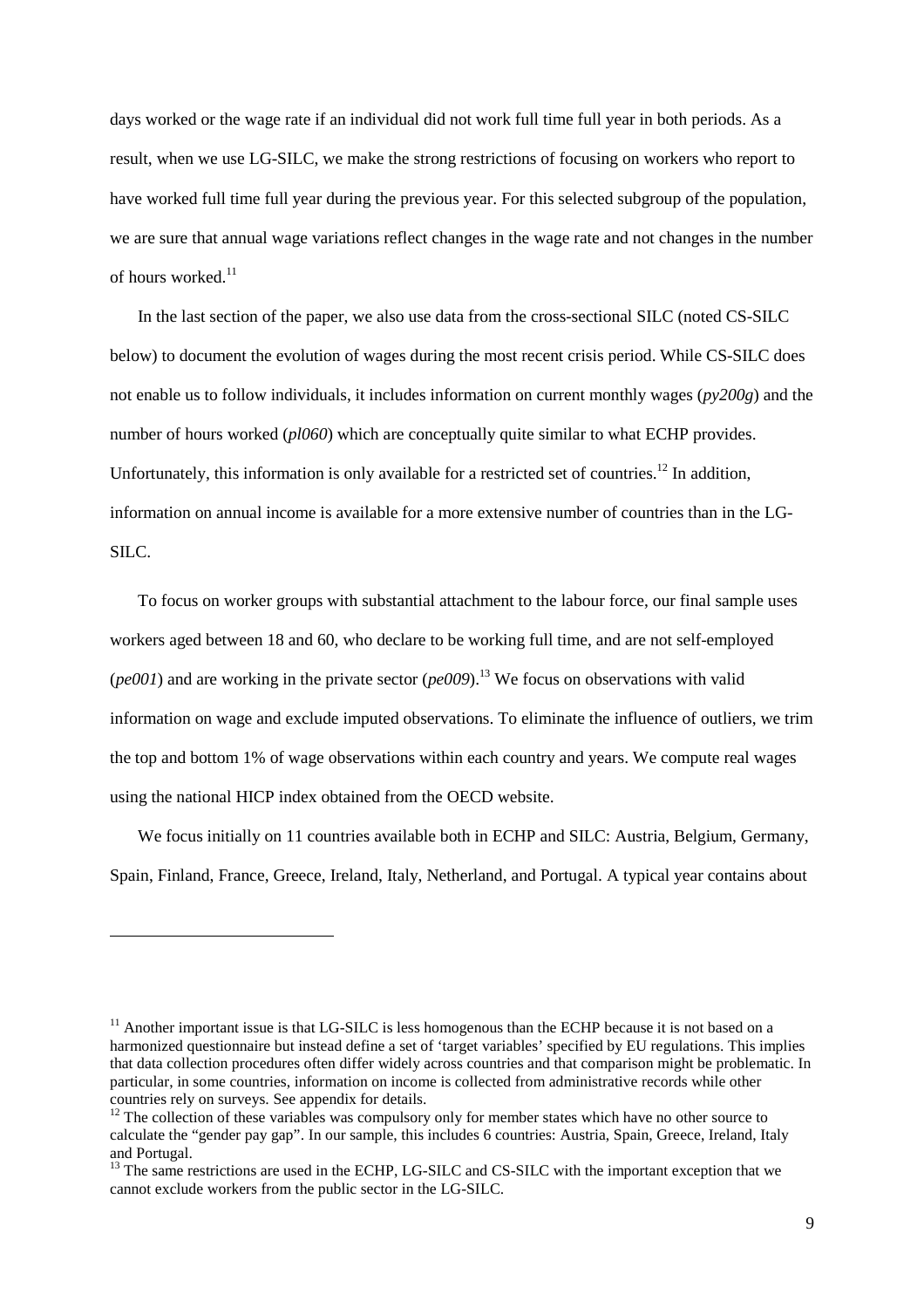25,000 individuals for ECHP and 80,000 for SILC for which we have at least two individual observations to estimate the first stage model.

An important issue is that the coverage of the ECHP and SILC sample varies over time. For ECHP, data is available over the period 1994-2001 for all countries, with the exception of Austria and Finland for which the data is available during the period 1995-2002 and 1996-2001, respectively. For SILC, limitations in data availability are more important and tend to vary, particularly in the recent period.<sup>14</sup> Additional details on the construction of the sample are given in the data appendix.

## **IV. Estimates of the Elasticity of Real Wages in the pre-Crisis period**

In this section, we present our estimates of the elasticity of real wages to changes in unemployment rate. We estimate the model using data on income from 1994-2001 in the ECHP and 2003-2007 in LG-SILC.<sup>15</sup> We do not include data for years after 2007 in order to derive how much the evolution of wages during the current crisis differs with respect to previous episodes.

In order to guarantee that our dependant variable capture changes in the wage rate and not changes in labour supply, for most of the analysis, we restrict our attention to employees working full time in the sample during the reference month in ECHP. As stated before, in LG-SILC, we have to make the stronger restrictions of focusing on workers who have worked full time full year during the previous year.

For comparison purposes, we first start with estimates of the model of equation (2) using uncorrected aggregate wage data as a dependant variable instead of our two step estimate based on individual level data. In Columns 1 and 2 of Table 1, we use changes in the real labour compensation from the national accounts obtained from the Eurostat website. To ensure comparability, we match the

<sup>&</sup>lt;sup>14</sup> For LG-SILC, the data includes 2004-2011, except for Germany where it only covers 2005-2006. France where it covers, 2004-2010 and Greece and Ireland for which the sample cover 2004-2009. For CS-SILC, we have information on annual income for all countries for years 2004 to 2010 except for France the sample stops at 2010. We have information on monthly income over the period 2005-2011 for Austria, Spain, Italy, Portugal, 2005-2010 for Ireland, 2005-2009 for Greece.

<sup>&</sup>lt;sup>15</sup> This imply that we use the 2004-2011 releases of LG-SILC since LG-SILC only contains retrospective information on annual income in the previous year.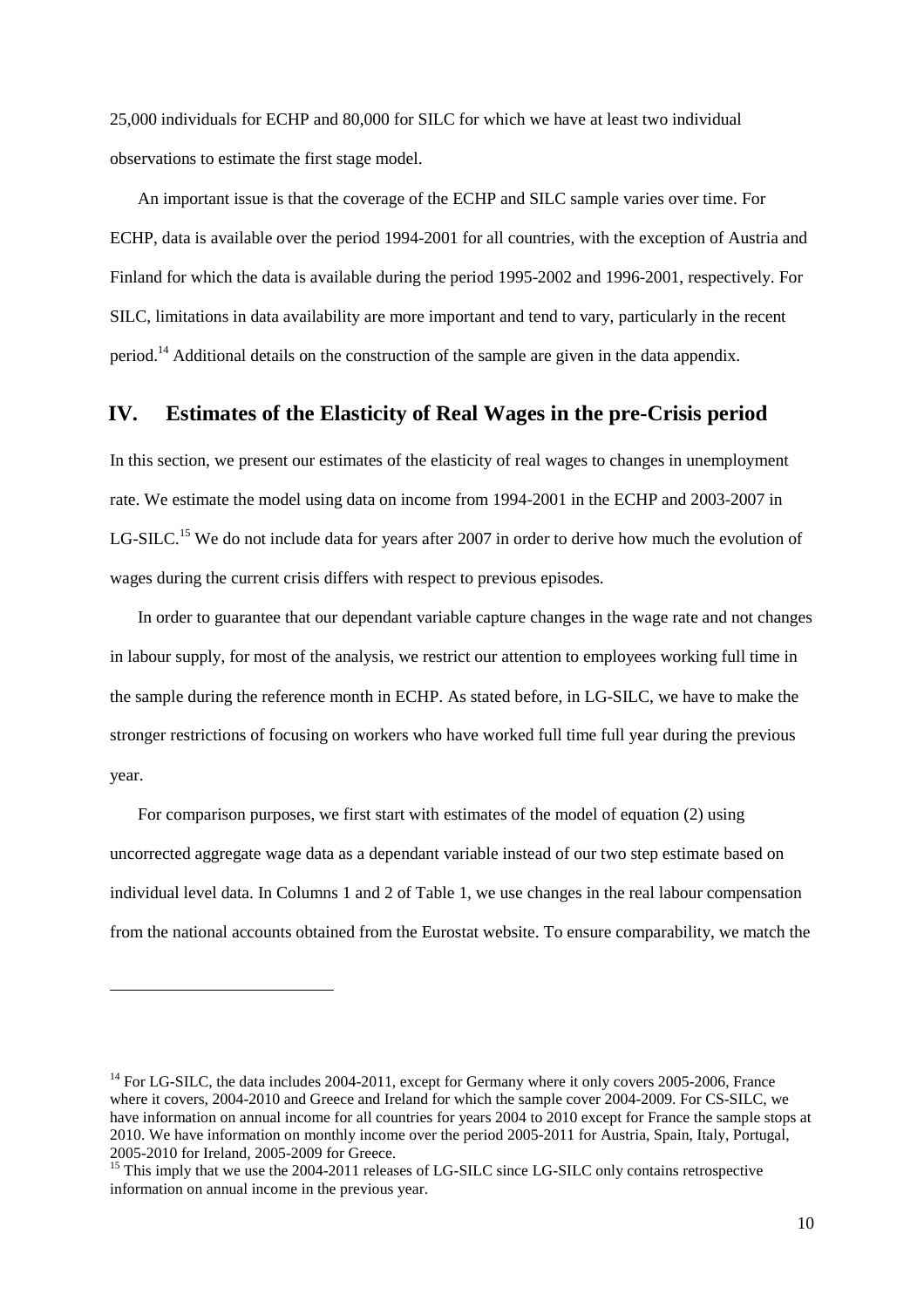number of countries and years in the sample across regressions with the one of regressions using ECHP-SILC that we perform next. Column 1 provides a simple bivariate regression while column 2 includes a time fixed effect which absorbs nonparametrically the impact of common trends across countries.

Consistent with previous studies using aggregate data, the results in Column 1 and 2 point to no evidence of cyclicality of the real unit labour cost on this panel. The point estimates are very small and statistically insignificant.

In column 3 and 4, we construct an aggregate wage series using our micro-data. To do this, we simply estimate the parameters  $\gamma_{kt}$  without including individual fixed effects or additional covariates in the first step. As a result, these country fixed effects reflect simply changes in average wage over time, as changes in the unit labour cost. Using these averages, we find some weak evidence of wage cyclicality, with elasticities between − 0.3 and −0.13, which are measured rather imprecisely.

In columns 5 and 6, we show our baseline estimates from the two step model including individual fixed effects and controls for experience and experience squared in the first step. The estimated wage elasticity is between 4 to 10 times larger than the previous specifications and is statistically significant. The results in column 5 indicate an elasticity of −1.2 and an elasticity of −1 in column 6 where time fixed effects are included. These elasticities imply that a 1 p.p. increase of the unemployment rate is correlated with a decrease of between 1.2 and 1 p.p. of the average log wage in the country.

In order to more clearly document the underlying source of variations of these estimates, we represent in Figure 1 the "*Yulized residuals*" of the estimate of the parameter  $\rho$  in column 6. The figure provides a graphical representation of the variations underlying the parameter estimate using the residuals of regression of  $\Delta \gamma_k$  on time fixed-effects on the y-axis and a separate regression of  $\Delta U_k$ on time fixed effects on the x-axis.

Overall, the Figure indicates that no particular outlier seems to be driving the estimates even if the observation for Greece in 1999, which is the farther point at the right, is quite far from the regression line. In practice, excluding this point from the sample provides a higher level of wage cyclicality with a parameter estimate (standard error) of −1.524 (0.316).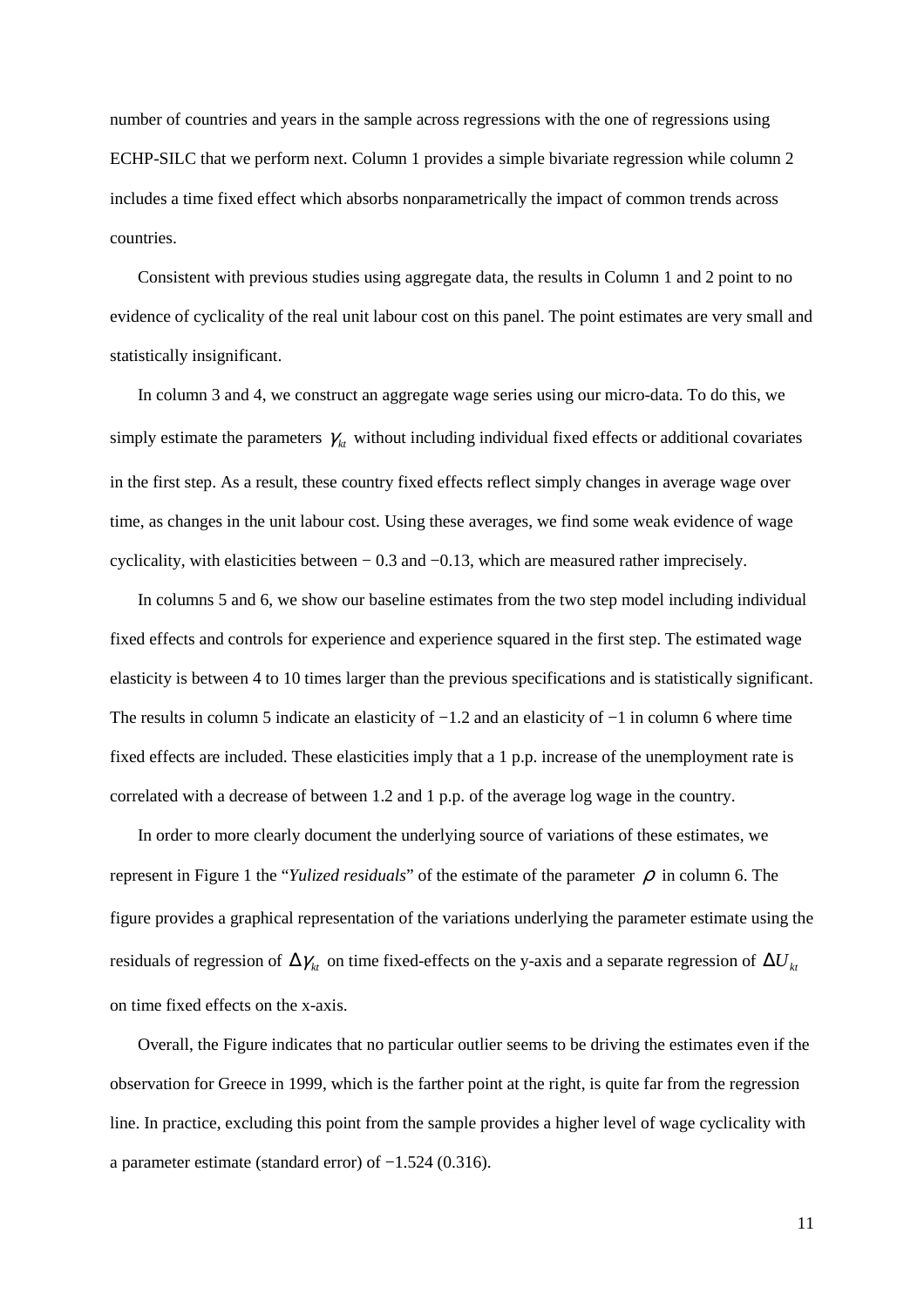Similarly, from the Figure it can be seen that no particular country seems to drive the results. To derive more formally the influence of a particular country, we have estimated the same models but excluding each country sequentially. The largest change was obtained when excluding Ireland from the sample, with a parameter estimate of −0.847 (0.302).

In column 7 and 8, we estimate separately the model with either ECHP or LG-SILC. There are several reasons why the results might differ between these two samples: first, the wage concept is different between the two surveys, with full time workers in the reference month in ECHP and full time full year workers in LG-SILC. Second the cyclicality might also have changed between the two periods, particularly if the implementation of the Euro had a strong impact on wage evolutions in some countries.<sup>16</sup> However, for both periods, we obtain relatively strong and similar negative correlations for both samples with an elasticity of −1.5 for ECHP and −1.3 for LG-SILC.

In Table 2 and 3, we estimate whether the measured elasticity differ in an important ways across several subgroup of the population. In column 1 of Table 2, we first investigate how much the fact that the composition of individuals included the sample changes over time influences the results. In practice, such changes may matter only if the response of wages to the cycle is heterogeneous across individuals and if the share of individuals from different groups varies endogenously during the cycle. In column 1, the model is estimated by using a balanced sample with individuals observed over the whole sample period in ECHP.<sup>17</sup> Restricting the estimate to a balanced sample solved the problem of changes in the composition of the labour force at the price of an important selection of individuals in the sample, focusing on individuals with relatively strong attachment to the labour force. When using a balanced sample, we obtain an elasticity of −1.which is lower than the one of −1.5 obtained with ECHP only column 7 of the Table 1.

<sup>&</sup>lt;sup>16</sup> Measurement errors might also differ between ECHP and CS-SILC on the one side which uses current monthly income, and LG-SILC on the other side which report retrospective annual total income (Moore et al. 2000).

<sup>&</sup>lt;sup>17</sup> We focus on ECHP since LG-SILC being a rotating panel, it is only possible to follow a fourth of the sample over at most four year which decreases the sample size dramatically.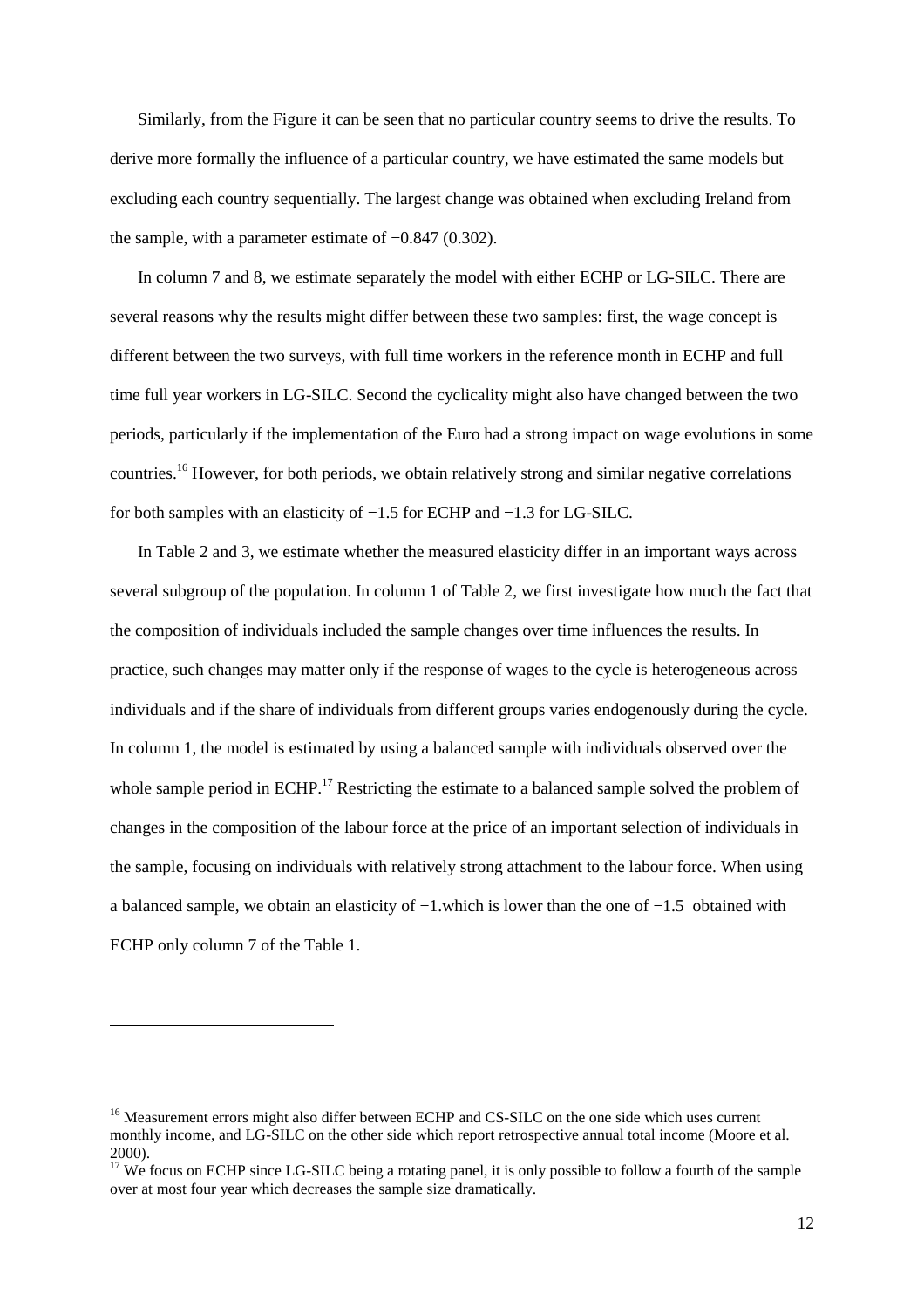In column 4 and 5, we estimate whether there exist important differences in wage cyclicality between sexes by estimating our baseline model separately for men and women. We find somewhat similar elasticities of −1 for both sexes.

A limitation of the previous results is that they do not include account part time workers in the sample or the effect of changes in the number of hours worked. In column 4 and 5, we estimate the model using monthly hourly wages that can be estimated with ECHP and include part time workers in the sample. We find statistically significant but slightly lower elasticities with respect to the one obtained in column 7 of Table 1, with a value of −1.1 for both male and female.

The more important cyclicality of wages of jobs changers is well known in the empirical literature (see e.g. Beaudry and DiNardo 1991, Barlevy 2001). In Column 6 and 7, we estimate a separate model in ECHP distinguishing between workers who never changed employers during the period they are observed (stayers) and those who changed at least once (shifters). Unsurprisingly, the estimated elasticity of stayers is significantly lower −0.85. In contrast, in column 7, we find a much larger elasticity for job shifters with a coefficient of −1.4.

In Table 3, we estimate separate wage elasticity depending on the initial rank in the wage distribution of an individual when she is observed for the first time. We find that the wage elasticity is much larger at the first decile  $(-2.4)$ , the first quartile  $(-1.9)$  than for the last quartile or the last decile  $(-0.8)$ .

#### *Comparison with elasticities from other studies*

 $\overline{a}$ 

Our estimated elasticities might seem large but they are remarkably in line with existing estimates from the literature obtained using individual level data.<sup>18</sup> Existing studies report elasticities between −0.7 to −1.7 for the US (Solon et al. 1994) and −1.7 to −2.0 for the UK (Devereux and Hart, 2006).

 $18$  Most papers use a model similar to the one of Eq. (1) but there are sometimes important differences in the sample construction and the unemployment measure used to estimate the model which must be taken into account to interpret the results. See Anger (2011) for a good summary of the existing empirical estimates. In spite of these differences, we find that our results are remarkably in line with the one obtained for the U.S. or Italy. See Anger (2011) for a detailed comparison of the existing cross-country empirical estimates.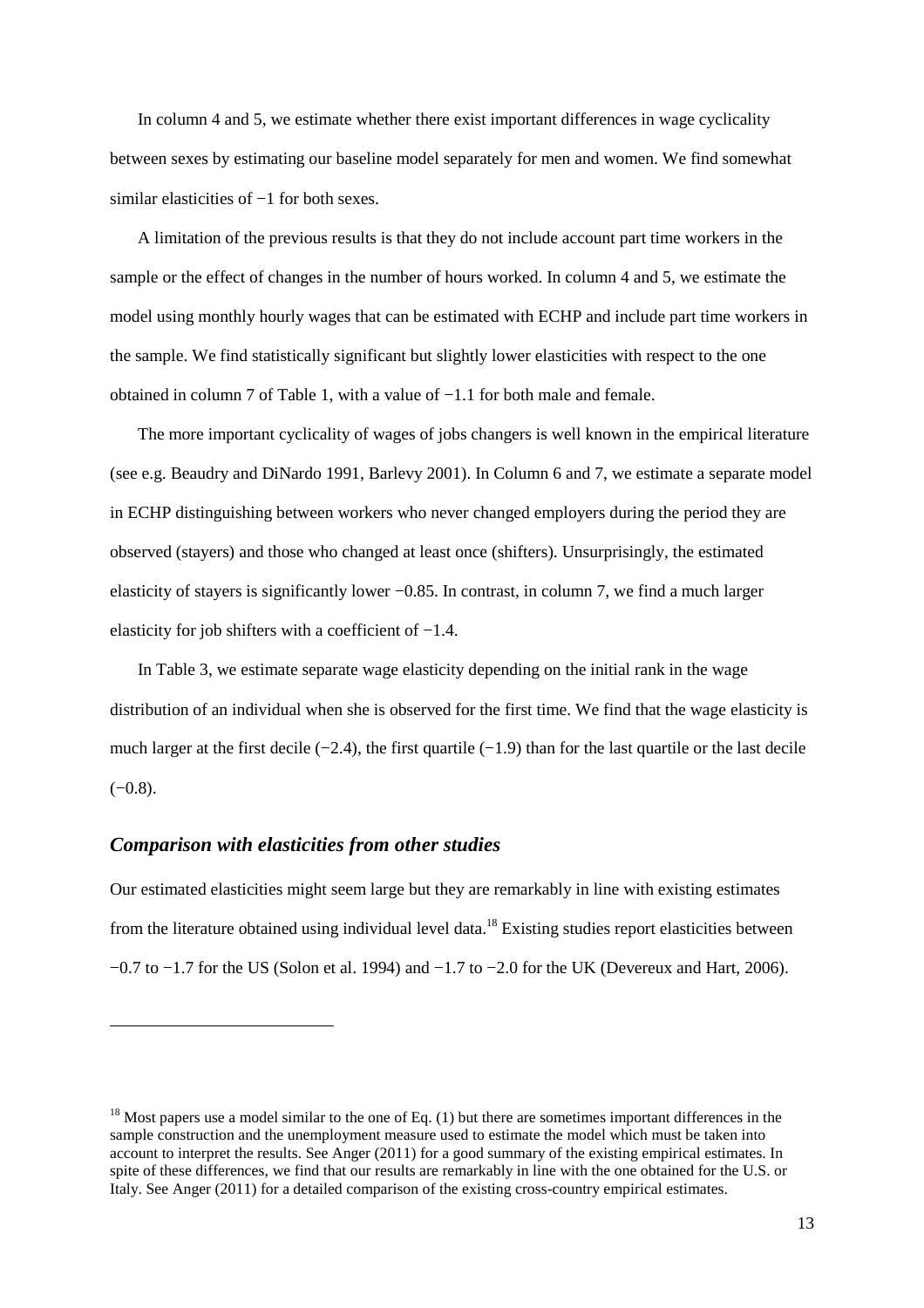For Euro Zone countries, Anger (2011) reports elasticities from -0.8 to -1.7 for Germany, Verdugo (2013) finds -1.5 for France, Carneiro et al. (2012) find -1.6 to -2.5 for Portugal, while Peng and Siebert (2008) find -1.4 to -3 for Italy.

### *Inflation and real wage elasticity*

In Table 4, we attempt to assess whether the real wage elasticity depends on the inflation rate. In a low inflation environment, firms might find difficult to adjust wages downward because it implies to decrease the nominal wage which is deemed to be particularly rigid (Card and Hyslop 1997). Resistance to nominal wage cuts can constraint the reponse of real wages in a low inflation environment.

In a low inflation environment, firms might find difficult to adjust wages downward since that implies to decrease the nominal wage which is deemed to be particularly rigid (Card and Hyslop 1997). To evaluate this question, we estimate the following model:

$$
\Delta\hat{\gamma}_{kt} = \pi_t + \rho_1 \Delta U_{kt} \times e_{\Delta IPC < 1\%} + \rho_2 \Delta U_{kt} \times e_{\Delta IPC \in [1\%;2\%]} + \rho_3 \Delta U_{kt} \times e_{\Delta IPC \in [2\%;3\%]} + \rho_4 \Delta U_{kt} \times e_{\Delta IPC > 3\%} + u_{kt}
$$

where  $e_{APC \in [x, y]}$  is a dummy variable equals to one if the inflation rate is comprised in the indicated interval and zero instead. Each parameter  $\rho_k$  indicates how much the elasticity to unemployment rates differs across periods with different inflation levels.

Results in Table 4 point to a strong evidence that wage cyclicality differs across inflation levels. While the elasticity is small and positive when inflation is inferior to 1%, it is negative and statistically significant when inflation is superior to 1%. In addition, the elasticity appears to be much larger when inflation is superior to 3%, with an elasticity of −1.5

In sum, the results of this section indicates somewhat similar levels of elasticity across groups in the population, either when the sample only uses ECHP or LG-SILC, when hourly or monthly wages are used. In addition, the results are somewhat similar for males and females. The most important differences are observed between stayers and shifters, for workers the bottom of the wage distribution which seem to experience a much larger wage cyclicality, and between periods of low inflation compared with periods of high inflation.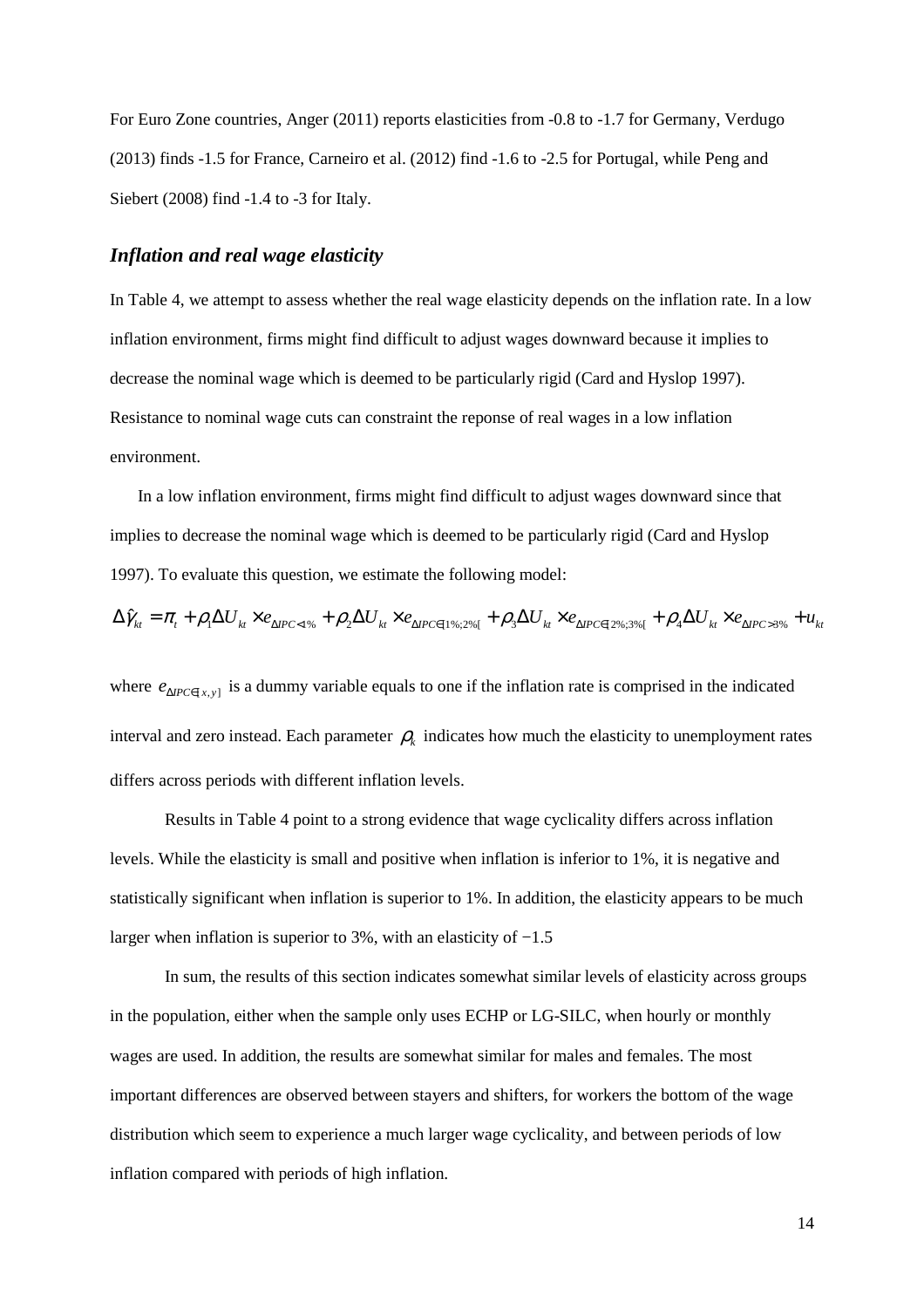### **V. Wage adjustments during the Recent Crisis**

We now turn to an investigation of the evolution of real wages during the recent crisis focusing on the 2008-2010 period for which data at the individual level is available. An important point is the remarkable heterogeneity of changes in unemployment rates across Euro zone countries in this period. Table 5 shows that unemployment increases were particularly large in Spain or Portugal, and more moderate for countries such as France or Italy. Another important factor is that inflation levels differed widely across countries. Inflation was on average much lower in 2008-2009 than in 2009-2010 but there are noticeable differences across countries, particularly in the 2008-2009 period.

Over the two periods, changes in real labour compensation reported in column 3 also varied in an important way across countries. In 2008-2009, in spite of the large increase in unemployment in Spain, Ireland or Portugal, real wage increased widely in these countries by respectively 4%, 2.2% and 3.6%. Real wage growth was more moderate in 2009-2010, with most countries in our sample experiencing negative real wage change.

As discussed previously, a difficulty in interpreting these evolutions is that the unadjusted evolution of real wages may both reflect underlying changes in the price of labour and composition effects that confound changes in the wage structure. As data from LG-SILC is not yet available for a sufficient number of countries, we use data from CS-SILC which are reasonably exhaustive.<sup>19</sup> In this sample, we cannot track individuals over time and thus cannot keep constant the composition of the labour force as in the previous section. Instead, we estimate the respective contribution of changes in composition and changes in the price of labour using a simple wage decomposition method that is described in the Appendix.

In column 5, we show changes in real average wage estimated with CS-SILC. Over the two periods, changes in real labour compensation and changes in real average wage estimated with CS-SILC are correlated but tend to differ sometimes in an important ways. These differences are not

<sup>&</sup>lt;sup>19</sup> Data from Ireland and France data are missing for the 2011 SILC sample (which contains restrospective informtion on 2010 income). Data from Greece is missing over the whole period.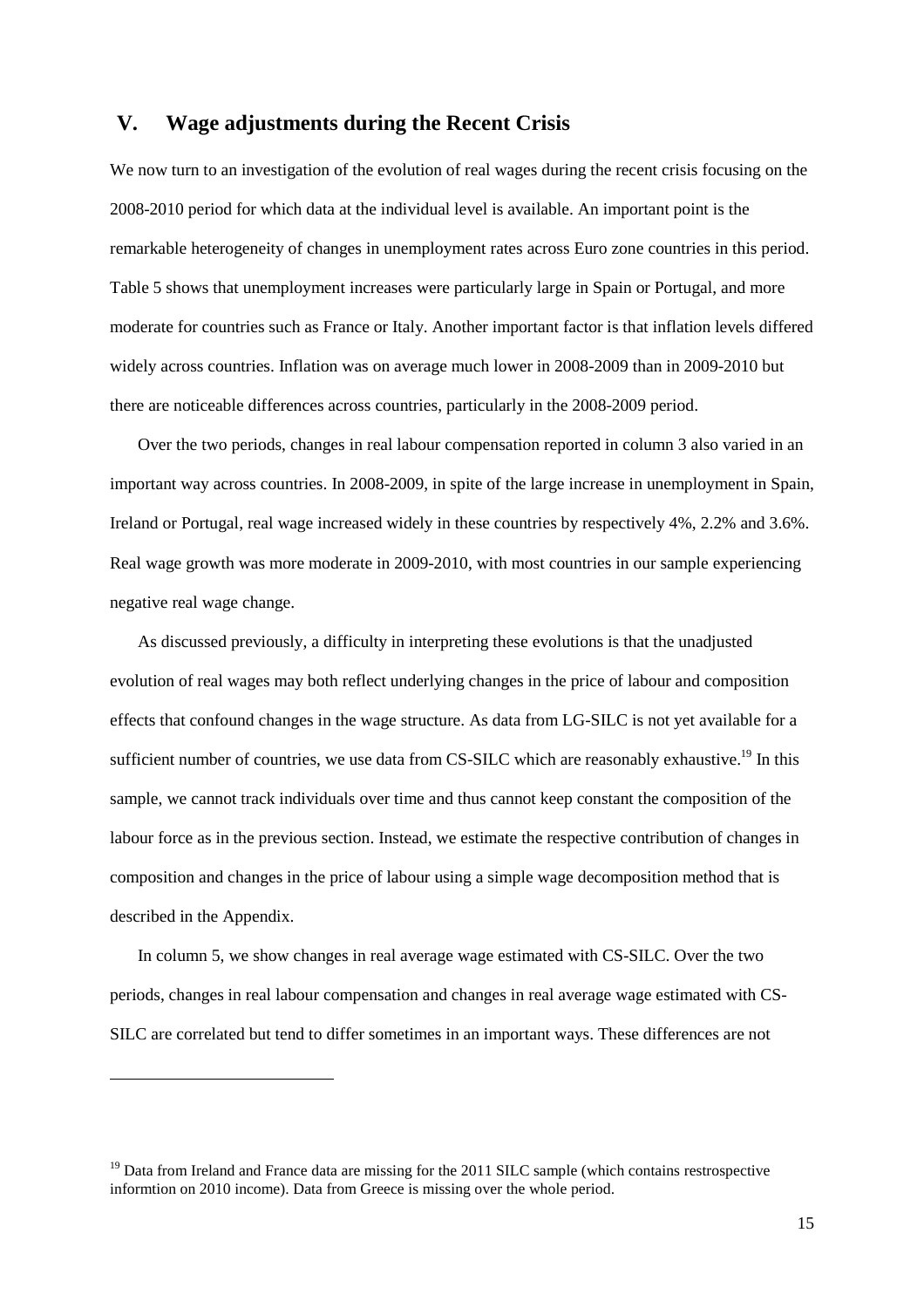surprising since in CS-SILC the sample is restricted to full-time full-year workers while real labour compensation includes the entire labour force.

In columns 6 and 7, we decompose changes in real average wage in CS-SILC by a part explained by changes in composition and a part related by changes in the price of labour. These decompositions are graphically depicted in Figure 2 and 3. As expected, composition effects tend to be positive across all countries over the period. However, an important result is that composition effects are usually small in countries in which unemployment did not change much such as Germany or Austria, while they are quite large in countries which experienced a large increase in unemployment. Indeed, the importance of composition effects appears to be strongly proportional to the change in unemployment. From 2008 to 2009, composition effects explain more than half the increase in average wage observed in France, Ireland, Italy and in the Netherlands. During the period 2009-2010, composition effects are also substantial in Italy, Portugal or Belgium where they have increased wages by about 1.5% over the period.

An important issue is whether the evolution of real wages net of composition effects during this period is consistent with the elasticities estimated in the previous section. An important point is that inflation was very low in 2008-2009 and increased substantially in 2009-2010. As a result, we report in column 7 the expected change in real wage using elasticities from the more flexible model where elasticities are allowed to vary with inflation. During the 2008-2009 period, the model predicts very little change in wages in most countries since the elasticity of real wages to unemployment is close to zero in a low inflation regime. Clearly, this is not what has happened as relatively substantial wage increases were observed.

In contrast, in 2009-2010, inflation levels tend to be above the 1% threshold, which imply an elasticity of −0.8. For this period, the differences between the predicted and the observed values are much smaller. In Spain, Portugal or Belgium, we even find larger adjustments net of composition effects than those predicted by the model.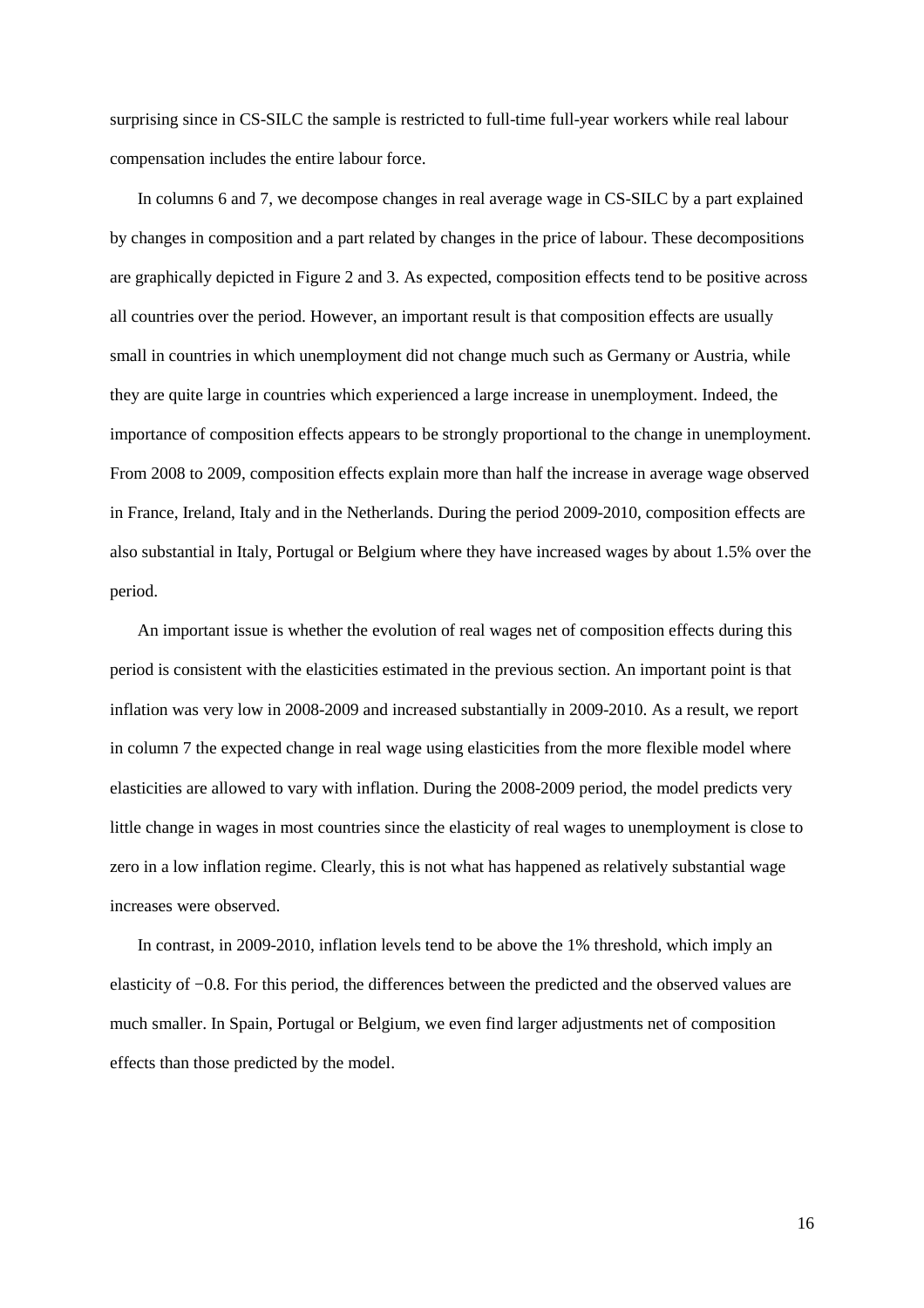## **VI. Discussion**

Using individual level data for the Euro zone, we have investigated the relationship between real wages and change in unemployment rate. We found that while aggregate real wage series are weakly procyclical, composition effects related to changes in employment probability across workers during the cycle are sufficiently important to hide the significant correlation between real wage changes at the individual level and the business cycle. With individual level data, we estimate that the elasticity with respect to unemployment rate between −0.9 and −1.4.

During the recent crisis period, we also found that large composition effects have influenced the evolution of the observed real average wage.

Composition effects have been large and explain a large share of the stagnation or increases in average wage observed in some countries from 2008 to 2010. At constant composition of the labour force in terms of education and experience, the data indicates much larger wage adjustments during the downturn in countries most affected by the crisis. Most of average real wage increase or stagnation in France of Italy from 2008 to 2011 is explained by changes in the composition of the labour force. Using the elasticity estimated, we find strong evidence that real wages have been particularly rigid in the recent period but not so rigid than what would be indicated by the aggregate series.

Nevertheless, and in contrast with the 2009-2010 period, wages did not adjust much in 2008-2009 even after adjusting for composition effects. There is overwhelming evidence that this relatively larger level of wage rigidity at the beginning of the crisis is related to the strong decrease in inflation in 2008-2009 which had prevented firms to adjust real wages using inflation.

The results in this paper have several implications. First, our results confirm that the evolution of the aggregate real wage series is partially misleading and must be interpreted with caution when there are simultaneously large unemployment variations.

The difficulties related to the interpretation aggregate wage data over time suggests that the availability of better wage index taking into account composition effect would have a substantial payoff. Obviously, such index to be useful for policy making, it would have to be available in a reasonable delay and be sufficiently homogenous across countries.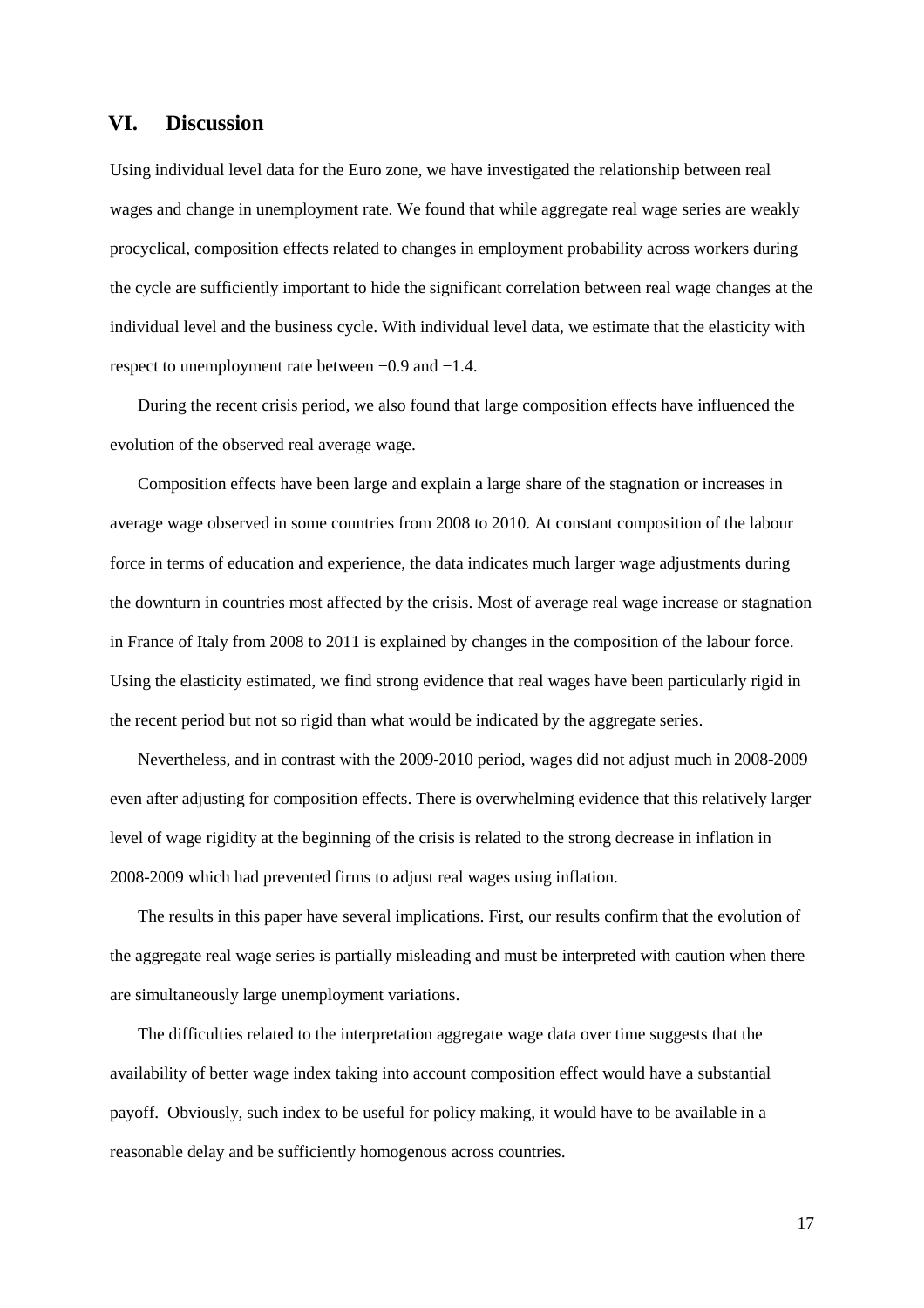Finally, the fact that wage adjustment where particularly slow during low inflation period

confirms previous evidence that adjustment are difficult to make during periods of low inflation.

These results confirm it is important for the Euro Zone to avoid deflationary low inflation during

periods in which wages have to be adjusted significantly.

# **VII. References**

Anderton R. et al., (2012), Euro area labour markets and the crisis, No 138, Occasional Paper Series, European Central Bank.

Angrist, Joshua D and Pischke, Jörn-Steffen, 2008, Mostly harmless econometrics: An empiricist's companion, Princeton University Press

Joseph G. Altonji & Paul J. Devereux, 1999. "The Extent and Consequences of Downward Nominal Wage Rigidity," NBER Working Papers 7236

Ammermüller, A., C. , F.O. Lucifora, T. Zwick, 2010. Wage flexibility in regional labour markets: Evidence from Italy and Germany. Regional Studies 44, 401-421.

Anger, S., 2011. The Cylicality of Effective Wages within Employer-Employee Matches in a Rigid Labor Market. *Labour Economics* 18, 786-797.

Beaudry, Paul and DiNardo, John, 1991, The effect of implicit contracts on the movement of wages over the business cycle: Evidence from micro data,Journal of Political Economy , 665--688

Bellou, Andriana and Kaymak, Baris, (2012), Wages, implicit contracts, and the business cycle: Evidence from a European panel, *Labour Economics*, 19, issue 6, p. 898-907

Bils, M.J., 1985. Real Wages over the Business Cycle: Evidence from Panel Data. *The Journal of Political Economy* 93, 666-689.

Borjas, G. J. (1980). The relationship between wages and weekly hours of work: The role of division bias. *The Journal of Human Resources*, *15*(3), 409-423.

Anabela Carneiro & Paulo Guimarães & Pedro Portugal, 2012. "Real Wages and the Business Cycle: Accounting for Worker, Firm, and Job Title Heterogeneity," American Economic Journal: Macroeconomics, vol. 4(2), pages 133-52, April.

Card, David E, 1995, The Wage Curve: A Review Journal of Economic Literature 33 2 285--299 Romer, David, 2006, Advanced macroeconomics

Card, David and Hyslop, Dean , 1997, Does Inflation "Grease the Wheels of the Labor Market"?, in: Reducing inflation: Motivation and strategy, 71—122, University of Chicago Press

Devereux, P. J. (2000). Cyclicality of Real Wages within Employer-Employee Matches, The. *Indus. & Lab. Rel. Rev.*, *54*, 835.

Devereux, P.J., R.A. Hart, 2006. Real Wage Cyclicality of Job Stayers, Within-Company Job Movers, and Between-Company Job Movers. *Industrial and Labor Relations Review* 60, 105-119.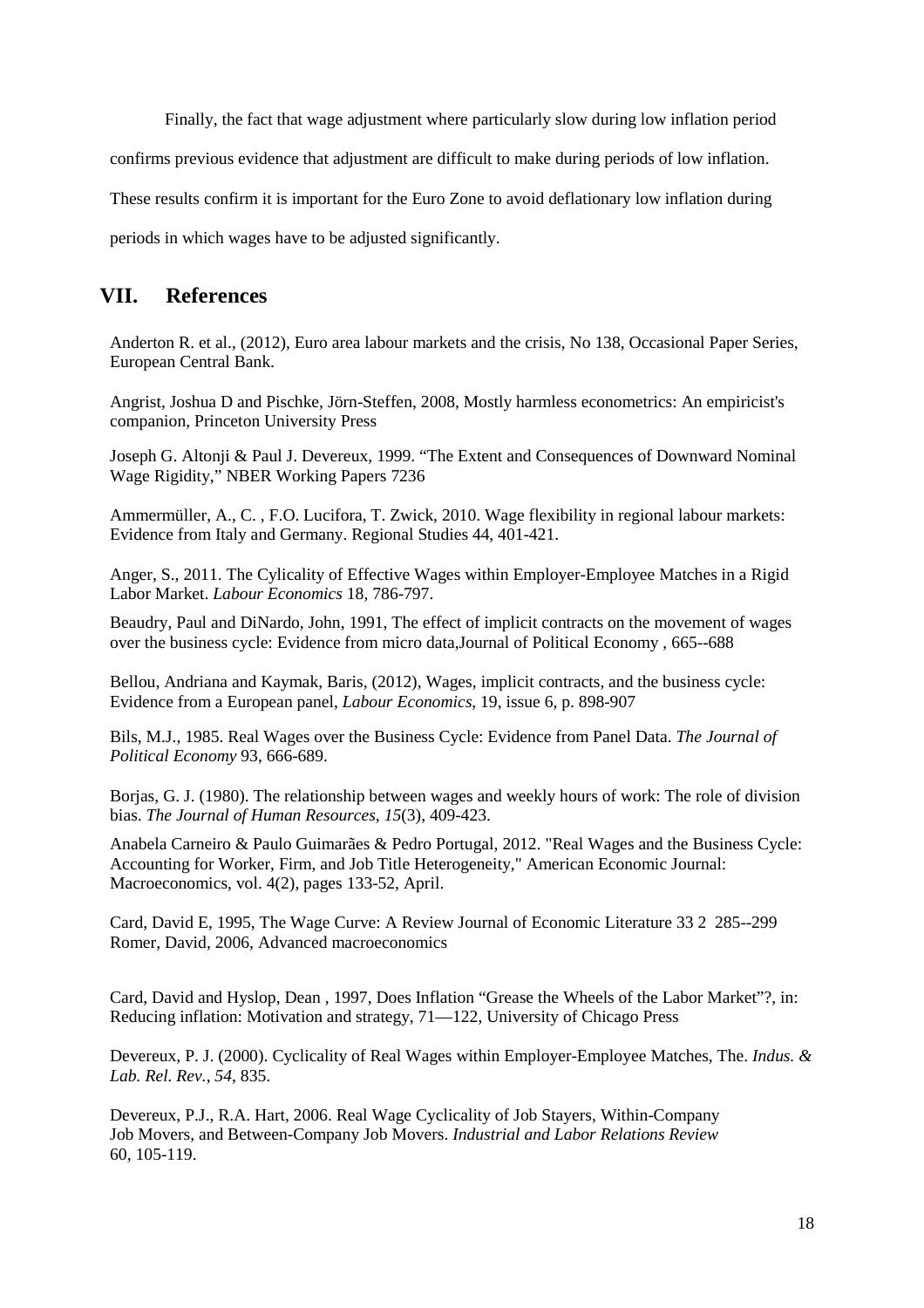DiNardo, John and Fortin, Nicole M and Lemieux, Thomas, Labor Market Institutions and the Distribution of Wages, 1973-1992: A Semiparametric Approach, Econometrica, 64(5)

Fortin, Nicole and Lemieux, Thomas and Firpo, Sergio, 2011, Decomposition methods in economics, Handbook of labor economics, 4, 1--102

Gobillon, L. (2001). Emploi, logement et mobilité résidentielle. *Economie et statistique*, *349*(1), 77- 98.

Kline, Patrick, 2011, Oaxaca-Blinder as a reweighting estimator, American Economic Review, 101 (3), 532—37

Krugman, P. (2013). Revenge of the Optimum Currency Area, *NBER Macroeconomic Annual* 

Martins, P. (2007): Heterogeneity in Real Wage Cyclicality, *Scottish Journal of Political Economy, 54 (5), 684-698.* 

Moore, Jeffrey C and Stinson, Linda L and Welniak Jr, Edward J, 2000, Income Measurement Error in Surveys: A Review, Journal of Official Statistics, 16 (4), 331-361

Peng, F., W.S. Siebert (2008): Real Wage Cyclicality in Italy, *Labour*, 22 (4), 569-591.

Peng, F., W.S. Siebert (2007): Real Wage Cyclicality in Germany and the UK: New Results Using Panel Data, IZA Discussion Paper No. 2688.

Schmitt-Grohe S, Uribe M., Downward Nominal Wage Rigidity and the Case for Temporary Inflation in the Eurozone, Journal of Economic Perspectives, 27, Summer 2013, 193-212.

Solon, G., R. Barsky, J.A. Parker, 1994. Measuring the Cyclicality of Real Wages: How Important Is Composition Bias? *Quarterly Journal of Economics* 109, 1-26.

# **Data Appendix**

Construction of LG-SILC sample: We combine the longitudinal files. For observations that are included in several files, we keep the observation of the most recent panel version. Rotation panel: France 9 years.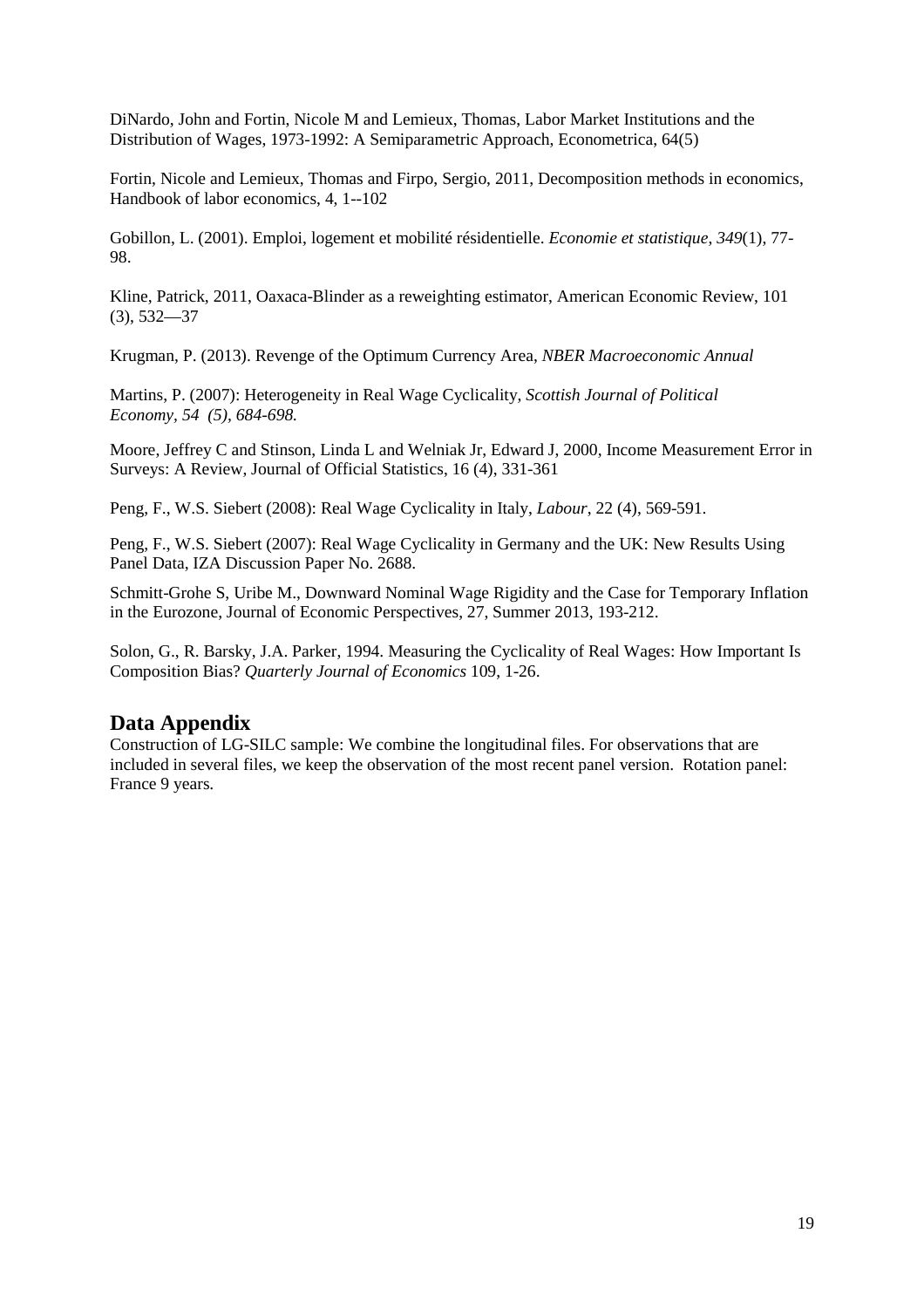|                                     | (1)                                      | (2)     | (3)              | (4)      | (5)               | (6)        | (7)         | (8)        |
|-------------------------------------|------------------------------------------|---------|------------------|----------|-------------------|------------|-------------|------------|
| <b>Specification</b>                | Real aggregate<br>Labour<br>Compensation |         | No individual FE |          | Include indiv. FE |            | <b>ECHP</b> | LG-SILC    |
| $\Delta Unemp_{kt}$                 | $-0.094$                                 | 0.001   | $-0.320$         | $-0.135$ | $-1.223***$       | $-1.054**$ | $-1.515***$ | $-1.316**$ |
|                                     | (0.239)                                  | (0.261) | (0.321)          | (0.353)  | (0.370)           | (0.367)    | (0.434)     | (0.626)    |
| Sample                              | ECHP/LG-SILC<br><b>National Accounts</b> |         |                  |          |                   |            | <b>ECHP</b> | LG-SILC    |
| Time period                         | 1994-2001 // 2003-2008                   |         |                  |          |                   |            | 1994-2001   | 2003-2008  |
| Time FE                             | No                                       | Yes     | N <sub>0</sub>   | Yes      | N <sub>0</sub>    | Yes        | Yes         | Yes        |
| Individual FE<br>(First Step)       | na                                       | na      | No               | No       | Yes               | Yes        | Yes         | Yes        |
| N<br>$\sim$ $\sim$<br>$\sim$ $\sim$ | 101                                      | 101     | 101              | 101      | 101               | 101        | 63          | 38         |

**Table 1: Real Wage Elasticity: Aggregate versus Individual level Estimates** 

Robust SE.

**Table 2: Differences in Wage Elasticity across groups in the population** 

|                                  | (1)                       | (2)                       | (3)              | (4)                    | (5)                      | (6)                | (7)                 |
|----------------------------------|---------------------------|---------------------------|------------------|------------------------|--------------------------|--------------------|---------------------|
|                                  | <b>Balanced</b><br>Sample | Men                       | Women            | Men:<br>Hourly<br>Wage | Women:<br>Hourly<br>Wage | <b>Job Stavers</b> | <b>Job Shifters</b> |
| $\Delta Unemp_{kt}$              | $-1.014**$                | $-1.024**$                | $-1.063**$       | $-1.143***$            | $-1.127**$               | $-0.849*$          | $-1.402**$          |
|                                  | (0.353)                   | (0.339)                   | (0.440)          | (0.339)                | (0.434)                  | (0.351)            | (0.537)             |
| Sample                           | <b>ECHP</b>               | ECHP/<br>LG-SILC          | ECHP/<br>LG-SILC | <b>ECHP</b>            | <b>ECHP</b>              | <b>ECHP</b>        | <b>ECHP</b>         |
| Time period                      | 1994-2001                 | 1994-2001 //<br>2003-2008 |                  | 1994-2001              |                          |                    |                     |
| Time FE                          | Yes                       | <b>Yes</b>                | Yes              | Yes                    | Yes                      | Yes                | Yes                 |
| Individual<br>FE<br>(First Step) | Yes                       | <b>Yes</b>                | Yes              | Yes                    | Yes                      | Yes                | Yes                 |
| N                                | 63                        | 109                       | 109              | 63                     | 63                       | 63                 | 63                  |

Robust SE.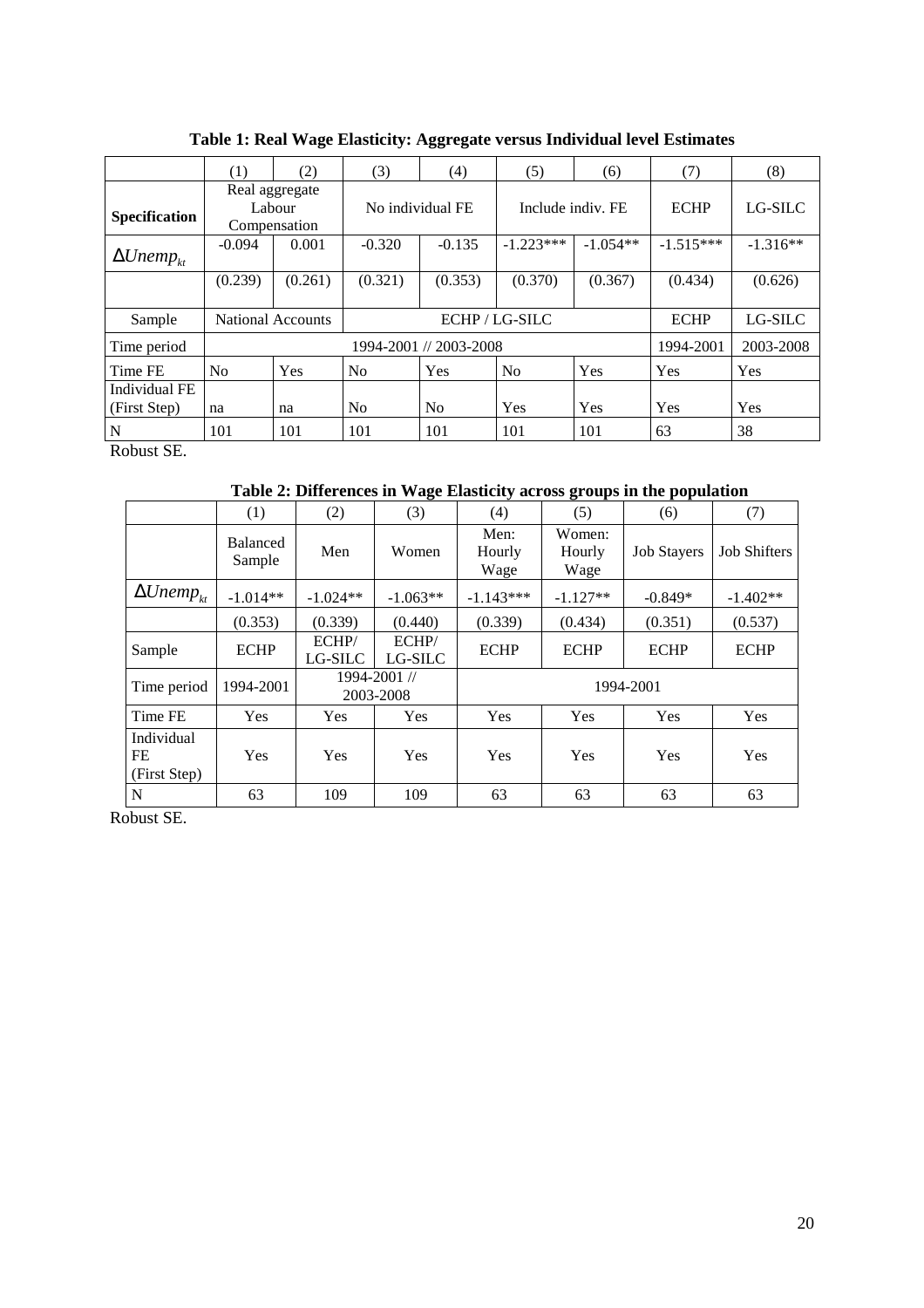|                     | (1)         | (2)         | (3)            | (4)            | (5)         | (6)         |
|---------------------|-------------|-------------|----------------|----------------|-------------|-------------|
|                     | <b>P10</b>  | Q1          | Q <sub>2</sub> | Q <sub>3</sub> | Q4          | <b>P90</b>  |
| $\Delta Unemp_{kt}$ | $-2.349**$  | $-1.960***$ | $-0.869**$     | $-1.226***$    | $-0.827*$   | $-0.821$    |
|                     | (0.856)     | (0.543)     | (0.329)        | (0.367)        | (0.383)     | (0.489)     |
| Sample              | <b>ECHP</b> | <b>ECHP</b> | <b>ECHP</b>    | <b>ECHP</b>    | <b>ECHP</b> | <b>ECHP</b> |
| Time period         | 1994-2001   |             |                |                |             |             |
| Time FE             | Yes         | Yes         | Yes            | Yes            | Yes         | Yes         |
| Individual FE       |             |             |                |                |             |             |
| (First Step)        | <b>Yes</b>  | Yes         | Yes            | Yes            | Yes         | Yes         |
| N                   | 63          | 63          | 63             | 63             | 63          | 63          |

**Table 3: Wage Elasticity across the distribution of wages** 

Robust SE.

|  | Table 4: Wage Elasticity and Inflation rate |  |  |
|--|---------------------------------------------|--|--|
|--|---------------------------------------------|--|--|

|                          | (1)        | (2)                    |  |  |
|--------------------------|------------|------------------------|--|--|
| $\Delta Unemp_{kt}$      | $-0.941$   | 0.229                  |  |  |
| x Inflation $< 1$ %      | (1.833)    | (1.886)                |  |  |
| $\Delta Unemp_{kt}$      | $-1.122*$  | $-0.821$               |  |  |
| x Inflation $\in$ [1, 2] | (0.469)    | (0.471)                |  |  |
| $\Delta Unemp_{kt}$      | $-1.122**$ | $-0.906*$              |  |  |
| x Inflation $\in$ [2,3]  | (0.418)    | (0.423)                |  |  |
| $\Delta Unemp_{kt}$      | $-1.362*$  | $-1.472*$              |  |  |
| x Inflation $> 3\%$      | (0.658)    | (0.643)                |  |  |
| Sample                   |            | ECHP+SILC              |  |  |
| Time period              |            | 1994-2001 // 2003-2008 |  |  |
| Time FE                  | No         | Yes                    |  |  |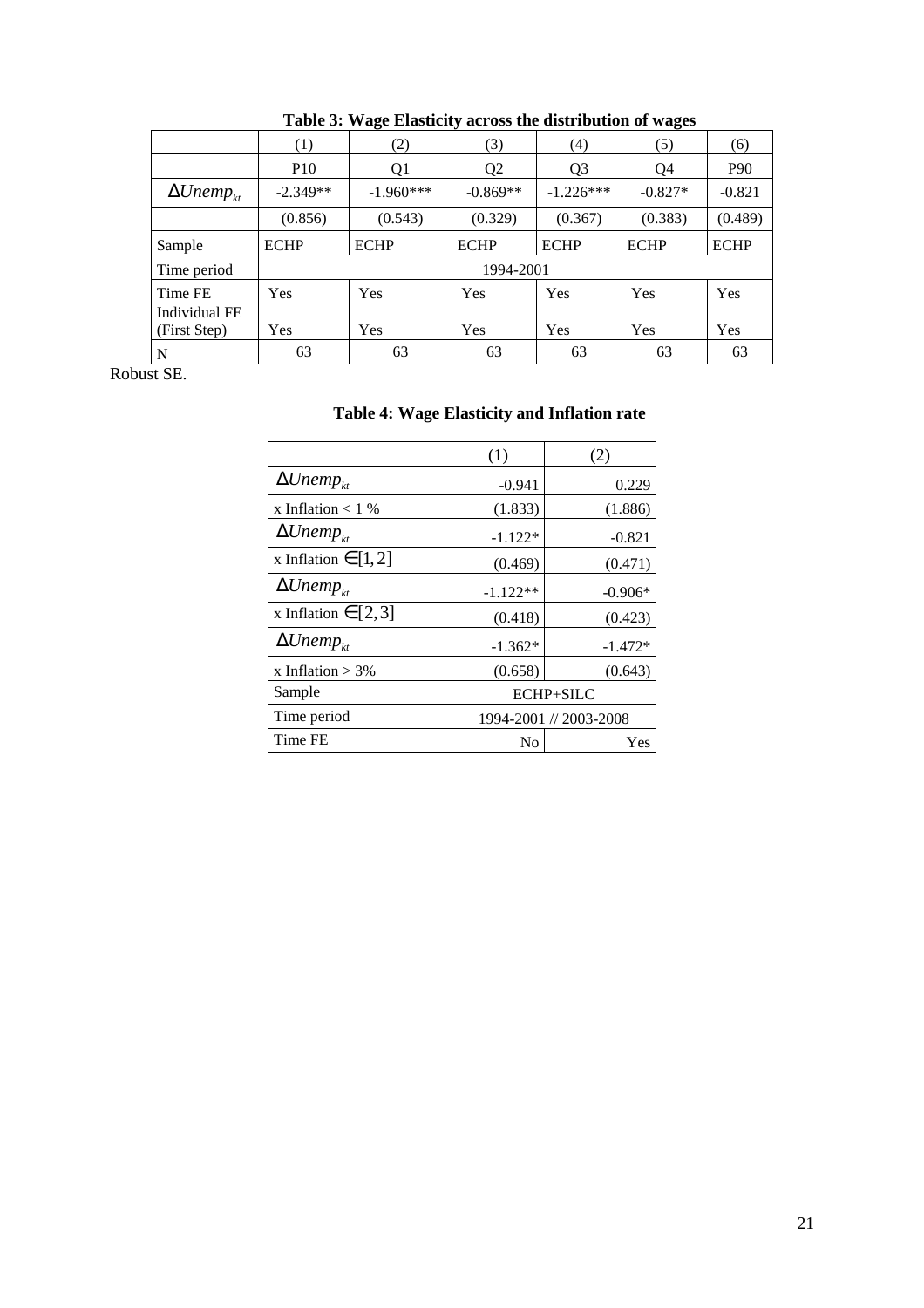|                        | (1)                 | (2)                 | (3)                                          | (4)                  | (5)                                                                                  | (6)             | (7)                          |  |  |
|------------------------|---------------------|---------------------|----------------------------------------------|----------------------|--------------------------------------------------------------------------------------|-----------------|------------------------------|--|--|
| Country                | $\Delta$ Unempl.    | $\Delta$ HICP       | <b>Change Real</b><br>Labour<br>Compensation | Observed  <br>change | CS-SILC data: annual wage of<br>full-time full-year workers<br>Composition<br>Effect | Price<br>Effect | Predicted<br>Price<br>Effect |  |  |
|                        |                     | A. Period 2008-2009 |                                              |                      |                                                                                      |                 |                              |  |  |
| AT                     | 1.0                 | 0.37                | 4.14                                         | 5.53                 | $-0.13$                                                                              | 5.67            | 0.23                         |  |  |
| ВE                     | 0.9                 | 0.00                | 1.16                                         | 3.45                 | 0.83                                                                                 | 2.61            | 0.21                         |  |  |
| DE                     | 0.3                 | 0.19                | 3.33                                         | $-0.84$              | $-0.17$                                                                              | $-0.68$         | 0.07                         |  |  |
| <b>ES</b>              | 6.7                 | $-0.27$             | 4.03                                         | 1.30                 | 1.29                                                                                 | 0.01            | 1.53                         |  |  |
| FI                     | 1.8                 | 1.68                | 0.61                                         |                      |                                                                                      |                 |                              |  |  |
| FR                     | 1.7                 | 0.09                | 3.02                                         | 1.56                 | 0.88                                                                                 | 0.68            | 0.39                         |  |  |
| IE                     | 5.6                 | $-1.65$             | 2.21                                         | 8.30                 | 4.35                                                                                 | 3.95            | 1.28                         |  |  |
| $\mathop{\mathrm{IT}}$ | 1.1                 | 0.74                | 1.23                                         | 2.16                 | 1.10                                                                                 | 1.06            | 0.25                         |  |  |
| NL                     | 0.6                 | 1.04                | 1.75                                         | 2.75                 | 1.19                                                                                 | 1.57            | $-0.49$                      |  |  |
| PT                     | 1.9                 | $-0.83$             | 3.59                                         | 7.19                 | 0.42                                                                                 | 6.78            | 0.44                         |  |  |
|                        | B. Period 2009-2010 |                     |                                              |                      |                                                                                      |                 |                              |  |  |
| AT                     | $-0.4$              | 1.67                | $-0.01$                                      | $-0.41$              | $-0.49$                                                                              | 0.08            | 0.33                         |  |  |
| BE                     | 0.4                 | 2.30                | $-0.91$                                      | 0.49                 | 1.43                                                                                 | $-0.93$         | $-0.36$                      |  |  |
| DE                     | $-0.7$              | 1.21                | $-0.92$                                      | 1.14                 | 0.82                                                                                 | 0.31            | 0.57                         |  |  |
| <b>ES</b>              | 2.1                 | 2.08                | $-1.89$                                      | $-2.41$              | 0.68                                                                                 | $-3.08$         | $-1.90$                      |  |  |
| $\mathop{\text{IT}}$   | 0.6                 | 1.65                | 0.66                                         | 2.22                 | 1.99                                                                                 | 0.23            | $-0.49$                      |  |  |
| NL                     | 0.8                 | 0.94                | 0.59                                         | 2.63                 | 1.39                                                                                 | 1.24            | 0.18                         |  |  |
| ${\cal PT}$            | 1.4                 | 1.40                | 0.63                                         | $-0.95$              | 2.34                                                                                 | $-3.29$         | $-1.15$                      |  |  |

**Table 5: Real Wage Decompositions in 2008-2009 and 2009-2010** 

Note: For each country and period, Column 1 reports the change in the unemployment rate, column 2 the change in HICP, column 3 reports the change in real labour compensation. In columns 4, we report changes in real average wage for full time full years workers obtained from CS-SILC that we decompose between composition effects in column 5 and price effects in column 6. In column 7, we report the predicted change in wage net of composition effects using the elasticities reported in Figure 2.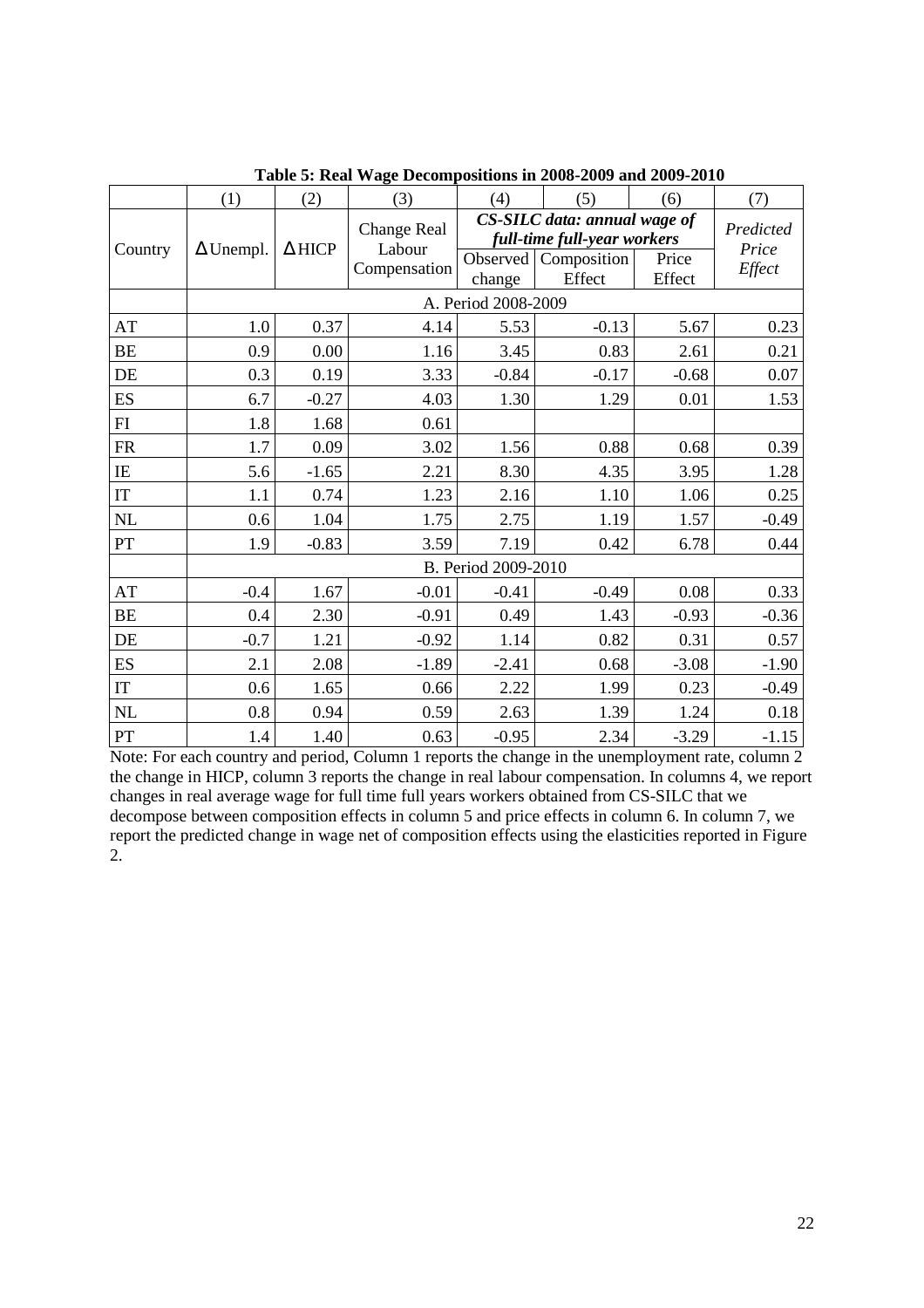

**Figure 1: Yulized Residuals from Regression Col 6**

**Figure 2: Decomposition of Average Wage Changes: Period 2008-2009** 



Note: For each country, the bar represents a decomposition of the evolution of real average wages for full-time full year workers between a composition and a price effect. See text for details.